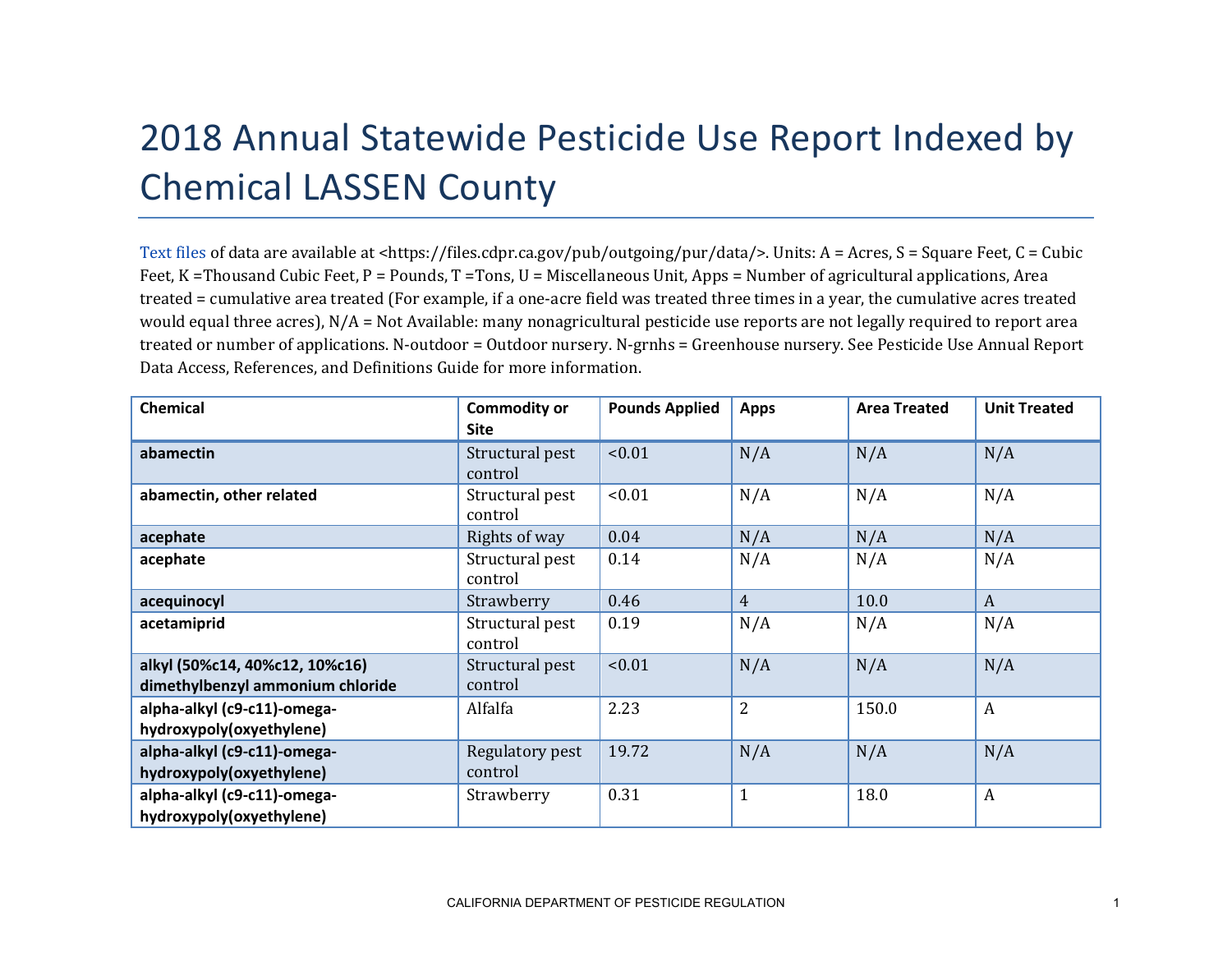| <b>Chemical</b>                                         | <b>Commodity or</b><br><b>Site</b> | <b>Pounds Applied</b> | <b>Apps</b>    | <b>Area Treated</b> | <b>Unit Treated</b> |
|---------------------------------------------------------|------------------------------------|-----------------------|----------------|---------------------|---------------------|
|                                                         |                                    | 0.44                  | $\mathbf{1}$   | 25.0                | $\boldsymbol{A}$    |
| alpha-alkyl (c9-c11)-omega-<br>hydroxypoly(oxyethylene) | Timothy                            |                       |                |                     |                     |
| alpha-alkyl (c10-c14)-omega-                            | Alfalfa                            | 17.66                 | 5              | 789.26              | $\boldsymbol{A}$    |
| hydroxypoly(oxyethylene)                                |                                    |                       |                |                     |                     |
| alpha-alkyl (c10-c16)-omega-                            | Forage                             | 8.65                  | $\overline{4}$ | 201.0               | $\boldsymbol{A}$    |
| hydroxypoly(oxyethylene)                                | hay/silage                         |                       |                |                     |                     |
| alpha-alkyl (c10-c16)-omega-                            | Orchardgrass                       | 5.16                  | $\overline{2}$ | 120.0               | $\boldsymbol{A}$    |
| hydroxypoly(oxyethylene)                                |                                    |                       |                |                     |                     |
| alpha-alkyl (c10-c16)-omega-                            | Rights of way                      | 0.17                  | $\mathbf{1}$   | 4.0                 | $\boldsymbol{A}$    |
| hydroxypoly(oxyethylene)                                |                                    |                       |                |                     |                     |
| alpha-alkyl (c10-c16)-omega-                            | Triticale                          | 0.43                  | N/A            | 140.0               | $\boldsymbol{A}$    |
| hydroxypoly(oxyethylene)                                |                                    |                       |                |                     |                     |
| alpha-alkyl (c12-c16)-omega-                            | Alfalfa                            | 2.19                  | 5              | 789.26              | $\boldsymbol{A}$    |
| hydroxypoly(oxyethylene)                                |                                    |                       |                |                     |                     |
| alpha-alkyl (c12-c14)-omega-                            | Alfalfa                            | 18.95                 | 6              | 455.0               | $\boldsymbol{A}$    |
| hydroxypoly(oxyethylene)                                |                                    |                       |                |                     |                     |
| alpha-alkyl (c12-c14)-omega-                            | Forage                             | 14.24                 | 6              | 315.0               | $\overline{A}$      |
| hydroxypoly(oxyethylene)                                | hay/silage                         |                       |                |                     |                     |
| alpha-alkyl (c12-c14)-omega-                            | Pastureland                        | 15.19                 | 3              | 205.0               | $\boldsymbol{A}$    |
| hydroxypoly(oxyethylene)                                |                                    |                       |                |                     |                     |
| alpha-alkyl (c12-c14)-omega-                            | Rights of way                      | 10.36                 | N/A            | N/A                 | N/A                 |
| hydroxypoly(oxyethylene)                                |                                    |                       |                |                     |                     |
| alpha-alkyl (c12-c14)-omega-                            | Wheat                              | 2.96                  | $\mathbf{1}$   | 40.0                | $\boldsymbol{A}$    |
| hydroxypoly(oxyethylene)                                |                                    |                       |                |                     |                     |
| alkyl (c8,c10) polyglucoside                            | Alfalfa                            | 75.13                 | 8              | 727.0               | $\overline{A}$      |
| alkyl (c8,c10) polyglucoside                            | Orchardgrass                       | 6.41                  | $\mathbf{1}$   | 60.0                | $\boldsymbol{A}$    |
| alkyl (c8,c10) polyglucoside                            | Rights of way                      | 8.64                  | N/A            | N/A                 | N/A                 |
| alkyl (c8,c10) polyglucoside                            | Timothy                            | 1.35                  | $\mathbf{1}$   | 25.0                | A                   |
| alkyl (c8,c10) polyglucoside                            | Wheat                              | 0.31                  | $\overline{2}$ | 181.0               | $\boldsymbol{A}$    |
| d-trans allethrin                                       | Structural pest<br>control         | < 0.01                | N/A            | N/A                 | N/A                 |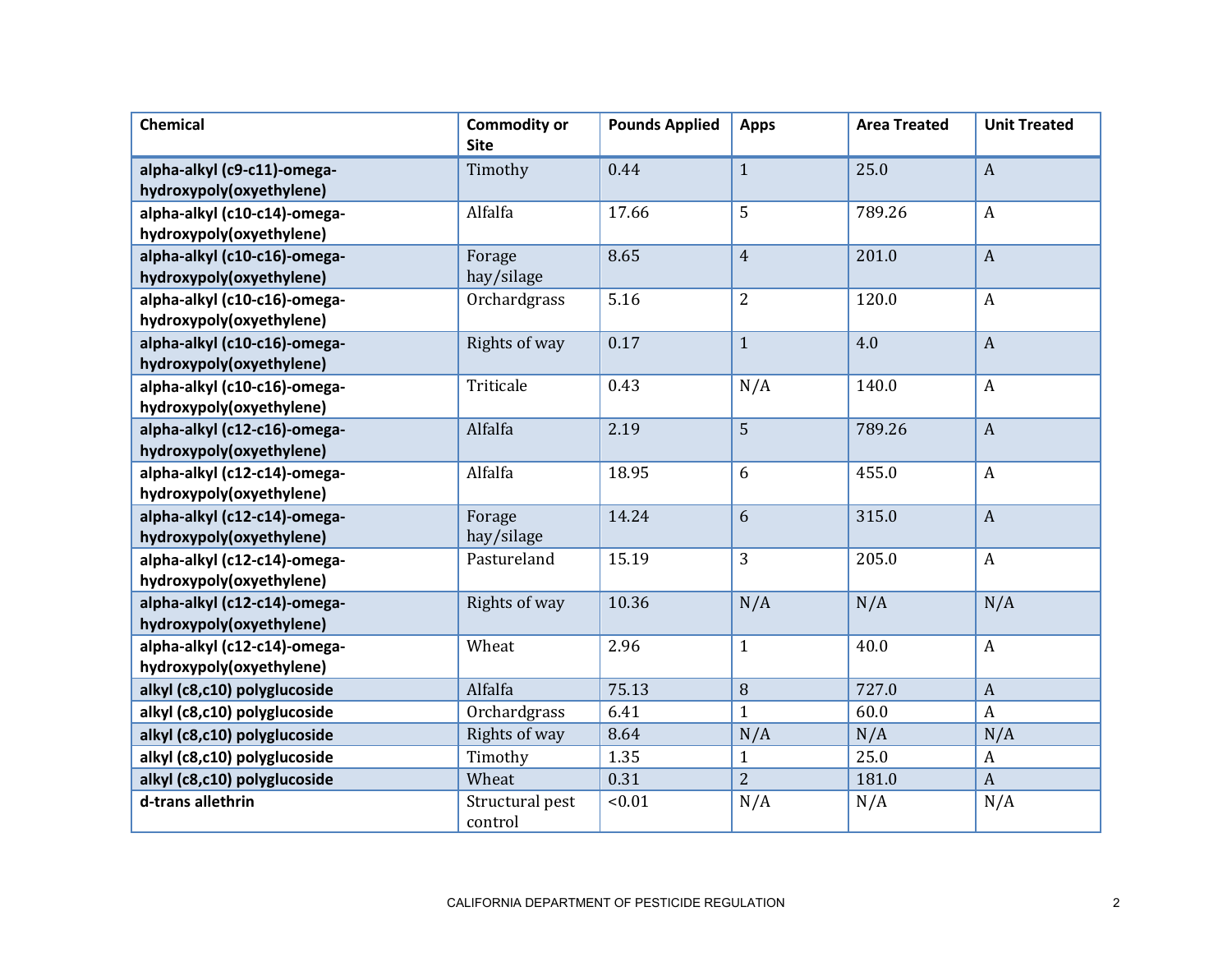| <b>Chemical</b>                        | <b>Commodity or</b><br><b>Site</b> | <b>Pounds Applied</b> | <b>Apps</b>    | <b>Area Treated</b> | <b>Unit Treated</b> |
|----------------------------------------|------------------------------------|-----------------------|----------------|---------------------|---------------------|
| allyloxypolyethylene glycol acetate    | Rights of way                      | 0.02                  | N/A            | N/A                 | N/A                 |
| aluminum phosphide                     | Alfalfa                            | 13.5                  | 10             | 209.0               | $\boldsymbol{A}$    |
| aluminum phosphide                     | Wheat                              | 4.18                  | $\overline{4}$ | 44.0                | $\boldsymbol{A}$    |
| aminocyclopyrachlor                    | Rights of way                      | 33.89                 | N/A            | N/A                 | N/A                 |
| aminocyclopyrachlor, potassium salt    | Rights of way                      | 0.07                  | N/A            | N/A                 | N/A                 |
| aminopyralid, triisopropanolamine salt | Landscape<br>maintenance           | 3.75                  | N/A            | N/A                 | N/A                 |
| aminopyralid, triisopropanolamine salt | Regulatory pest<br>control         | 93.39                 | N/A            | N/A                 | N/A                 |
| aminopyralid, triisopropanolamine salt | Rights of way                      | 81.86                 | N/A            | N/A                 | N/A                 |
| ammonium nitrate                       | Alfalfa                            | 3.56                  | $\mathbf{1}$   | 70.0                | $\boldsymbol{A}$    |
| ammonium nitrate                       | Orchardgrass                       | 3.05                  | $\mathbf{1}$   | 60.0                | $\boldsymbol{A}$    |
| ammonium nitrate                       | Rights of way                      | 30.99                 | N/A            | N/A                 | N/A                 |
| ammonium nitrate                       | Timothy                            | 0.64                  | $\mathbf{1}$   | 25.0                | A                   |
| ammonium sulfate                       | Alfalfa                            | 574.23                | 14             | 1,007.0             | $\boldsymbol{A}$    |
| ammonium sulfate                       | Forage<br>hay/silage               | 14.41                 | $\overline{4}$ | 331.0               | $\boldsymbol{A}$    |
| ammonium sulfate                       | Garlic                             | 16.61                 | $\mathbf{1}$   | 169.0               | $\boldsymbol{A}$    |
| ammonium sulfate                       | Orchardgrass                       | 6.1                   | $\mathbf{1}$   | 60.0                | $\boldsymbol{A}$    |
| ammonium sulfate                       | Rights of way                      | 10.37                 | N/A            | N/A                 | N/A                 |
| ammonium sulfate                       | Timothy                            | 1.28                  | $\mathbf{1}$   | 25.0                | $\boldsymbol{A}$    |
| ammonium sulfate                       | Triticale                          | 8.36                  | $\mathbf{1}$   | 85.0                | $\overline{A}$      |
| azoxystrobin                           | Strawberry                         | 15.13                 | $\overline{2}$ | 96.94               | $\boldsymbol{A}$    |
| benzoic acid                           | Alfalfa                            | 6.0                   | 10             | 1,087.02            | $\boldsymbol{A}$    |
| benzoic acid                           | Rights of way                      | 0.02                  | N/A            | N/A                 | N/A                 |
| benzoic acid                           | Wheat                              | 3.8                   | 5              | 667.68              | $\boldsymbol{A}$    |
| bifenazate                             | Strawberry                         | 39.24                 | $\overline{4}$ | 78.86               | A                   |
| bifenthrin                             | Alfalfa                            | 2.64                  | $\overline{2}$ | 34.0                | $\overline{A}$      |
| bifenthrin                             | N-grnhs flower                     | 0.69                  | N/A            | 2.0                 | $\boldsymbol{A}$    |
| bifenthrin                             | Strawberry                         | 0.1                   | $\mathbf{1}$   | 2.5                 | $\overline{A}$      |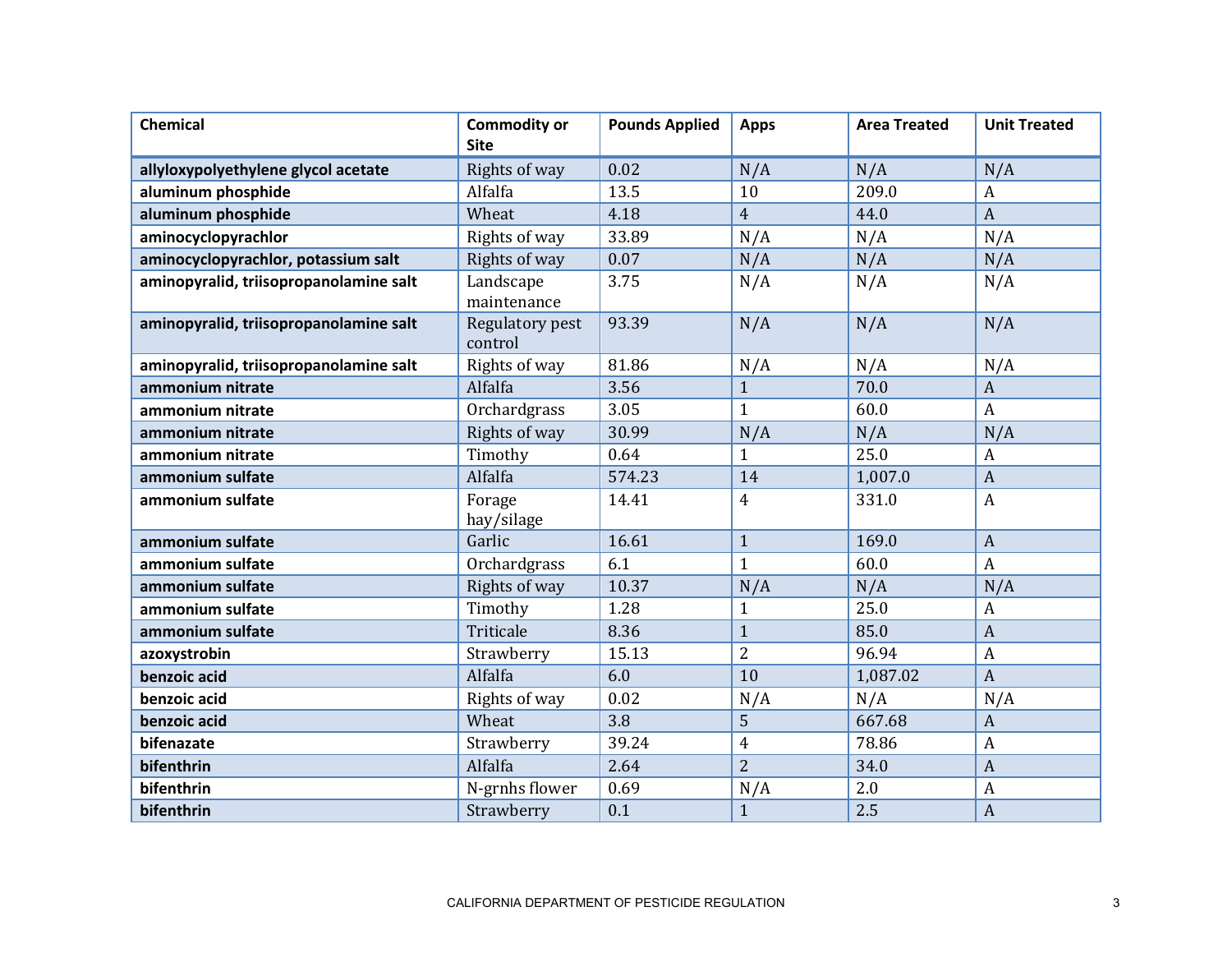| Chemical                                                                                                | <b>Commodity or</b><br><b>Site</b> | <b>Pounds Applied</b> | <b>Apps</b>    | <b>Area Treated</b> | <b>Unit Treated</b> |
|---------------------------------------------------------------------------------------------------------|------------------------------------|-----------------------|----------------|---------------------|---------------------|
| bifenthrin                                                                                              | Structural pest<br>control         | 6.61                  | N/A            | N/A                 | N/A                 |
| n,n-bis-(2-omega-<br>hydroxypoly(oxyethylene)ethyl)alkylamine,<br>alkyl derived from tallow fatty acids | Forage<br>hay/silage               | 1.84                  | 5              | 363.0               | $\boldsymbol{A}$    |
| n,n-bis-(2-omega-<br>hydroxypoly(oxyethylene)ethyl)alkylamine,<br>alkyl derived from tallow fatty acids | Garlic                             | 1.56                  | $\overline{2}$ | 338.0               | $\boldsymbol{A}$    |
| n,n-bis-(2-omega-<br>hydroxypoly(oxyethylene)ethyl)alkylamine,<br>alkyl derived from tallow fatty acids | Orchardgrass                       | 0.22                  | $\mathbf{1}$   | 40.0                | $\boldsymbol{A}$    |
| borax                                                                                                   | Forest,<br>timberland              | 222.19                | 5              | 498.0               | $\mathbf{A}$        |
| borax                                                                                                   | Regulatory pest<br>control         | 0.01                  | N/A            | N/A                 | N/A                 |
| borax                                                                                                   | Rights of way                      | 1.09                  | N/A            | N/A                 | N/A                 |
| boric acid                                                                                              | Structural pest<br>control         | 10.35                 | N/A            | N/A                 | N/A                 |
| boscalid                                                                                                | Strawberry                         | 23.0                  | $\overline{2}$ | 66.47               | $\boldsymbol{A}$    |
| bromacil                                                                                                | Rights of way                      | 12.8                  | $\mathbf{1}$   | 4.0                 | $\overline{A}$      |
| bromadiolone                                                                                            | Regulatory pest<br>control         | < 0.01                | N/A            | N/A                 | N/A                 |
| bromadiolone                                                                                            | Structural pest<br>control         | 0.01                  | N/A            | N/A                 | N/A                 |
| bromethalin                                                                                             | Landscape<br>maintenance           | < 0.01                | N/A            | N/A                 | N/A                 |
| bromethalin                                                                                             | Regulatory pest<br>control         | < 0.01                | N/A            | N/A                 | N/A                 |
| bromoxynil octanoate                                                                                    | Garlic                             | 42.58                 | $\mathbf{1}$   | 80.0                | $\boldsymbol{A}$    |
| butyl lactate                                                                                           | Alfalfa                            | 7.32                  | 5              | 297.76              | $\boldsymbol{A}$    |
| butyl lactate                                                                                           | Wheat                              | 15.18                 | 5              | 667.68              | $\boldsymbol{A}$    |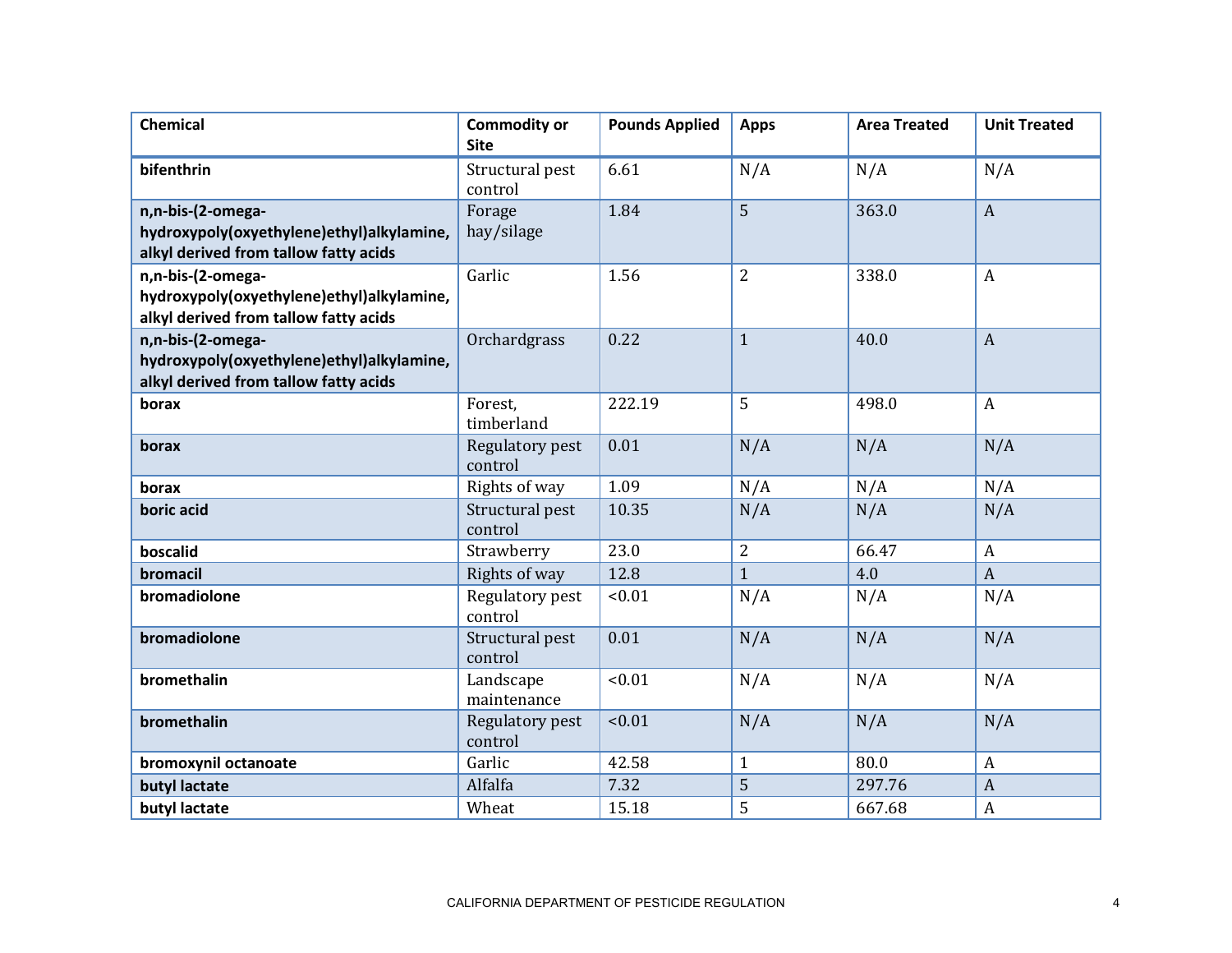| <b>Chemical</b>                                                            | <b>Commodity or</b><br><b>Site</b> | <b>Pounds Applied</b> | <b>Apps</b>    | <b>Area Treated</b> | <b>Unit Treated</b> |
|----------------------------------------------------------------------------|------------------------------------|-----------------------|----------------|---------------------|---------------------|
| alpha-(para-tert-butylphenyl)-omega-<br>hydroxypoly(oxyethylene) phosphate | Alfalfa                            | 43.13                 | 40             | 1,601.0             | $\mathbf{A}$        |
| alpha-(para-tert-butylphenyl)-omega-<br>hydroxypoly(oxyethylene) phosphate | Forage<br>hay/silage               | 4.28                  | $\mathbf{1}$   | 133.0               | $\boldsymbol{A}$    |
| alpha-(para-tert-butylphenyl)-omega-<br>hydroxypoly(oxyethylene) phosphate | Orchardgrass                       | 18.05                 | $\overline{2}$ | 175.0               | $\overline{A}$      |
| alpha-(para-tert-butylphenyl)-omega-<br>hydroxypoly(oxyethylene) phosphate | Strawberry                         | 91.88                 | 10             | 369.48              | $\boldsymbol{A}$    |
| cacodylic acid                                                             | Orchardgrass                       | 1.18                  | $\mathbf{1}$   | 60.0                | $\overline{A}$      |
| captan                                                                     | Strawberry                         | 676.22                | 13             | 395.75              | A                   |
| captan, other related                                                      | Strawberry                         | 5.01                  | 3              | 127.13              | $\overline{A}$      |
| carfentrazone-ethyl                                                        | Landscape<br>maintenance           | 0.09                  | N/A            | N/A                 | N/A                 |
| carfentrazone-ethyl                                                        | N-grnhs flower                     | 0.23                  | N/A            | 4.0                 | $\overline{A}$      |
| carfentrazone-ethyl                                                        | Orchardgrass                       | 0.81                  | $\mathbf{1}$   | 55.0                | $\boldsymbol{A}$    |
| carfentrazone-ethyl                                                        | Rights of way                      | 0.09                  | $\overline{2}$ | 10.0                | $\boldsymbol{A}$    |
| chlorantraniliprole                                                        | Strawberry                         | 0.86                  | $\overline{4}$ | 133.8               | $\boldsymbol{A}$    |
| chlorfenapyr                                                               | Structural pest<br>control         | 0.28                  | N/A            | N/A                 | N/A                 |
| chloropicrin                                                               | Strawberry                         | 22,146.22             | 6              | 143.7               | $\boldsymbol{A}$    |
| chlorothalonil                                                             | Strawberry                         | 217.86                | 11             | 312.83              | $\mathbf{A}$        |
| chlorpyrifos                                                               | Alfalfa                            | 75.67                 | 6              | 222.76              | $\mathbf{A}$        |
| chlorsulfuron                                                              | Landscape<br>maintenance           | 1.5                   | N/A            | N/A                 | N/A                 |
| chlorsulfuron                                                              | Regulatory pest<br>control         | 12.94                 | N/A            | N/A                 | N/A                 |
| chlorsulfuron                                                              | Rights of way                      | 0.08                  | N/A            | N/A                 | N/A                 |
| citric acid                                                                | Alfalfa                            | 7.91                  | 12             | 1,179.26            | A                   |
| citric acid                                                                | Forage<br>hay/silage               | 1.18                  | 5              | 416.0               | $\boldsymbol{A}$    |
| citric acid                                                                | Garlic                             | 1.67                  | $\overline{2}$ | 338.0               | $\boldsymbol{A}$    |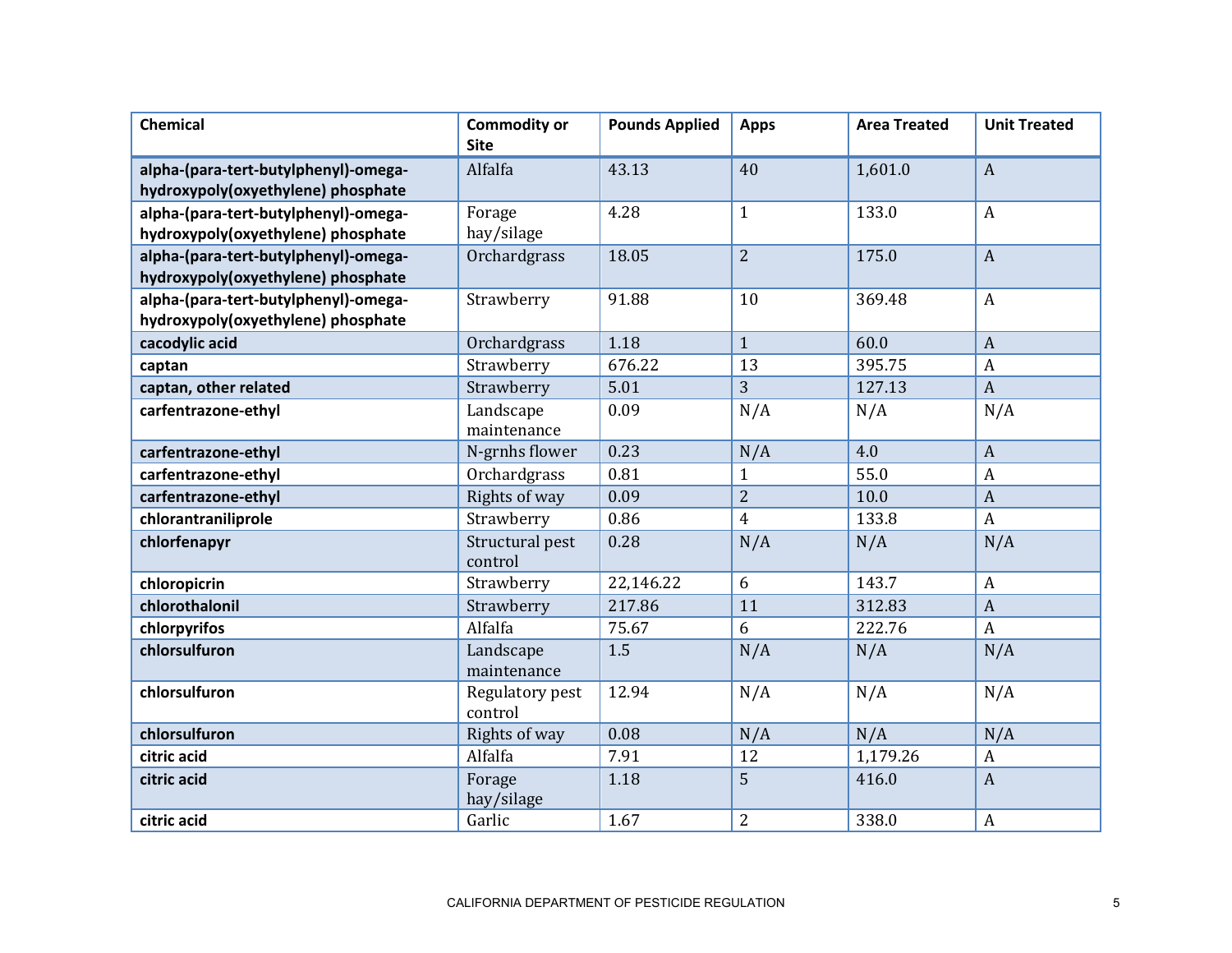| <b>Chemical</b>                   | <b>Commodity or</b><br><b>Site</b> | <b>Pounds Applied</b> | <b>Apps</b>    | <b>Area Treated</b> | <b>Unit Treated</b> |
|-----------------------------------|------------------------------------|-----------------------|----------------|---------------------|---------------------|
| citric acid                       | Rights of way                      | 3.81                  | N/A            | N/A                 | N/A                 |
| citric acid                       | Triticale                          | 0.47                  | $\mathbf{1}$   | 85.0                | $\boldsymbol{A}$    |
| clethodim                         | Alfalfa                            | 237.83                | 16             | 517.0               | $\overline{A}$      |
| clopyralid, monoethanolamine salt | Forest,<br>timberland              | 25.77                 | 6              | 104.23              | $\boldsymbol{A}$    |
| clopyralid, monoethanolamine salt | N-grnhs flower                     | 1.98                  | N/A            | 4.0                 | $\boldsymbol{A}$    |
| clopyralid, monoethanolamine salt | Uncultivated ag                    | 2.1                   | $\overline{2}$ | 17.0                | $\boldsymbol{A}$    |
| clothianidin                      | N-grnhs flower                     | 1.38                  | N/A            | 2.0                 | $\mathbf{A}$        |
| copper hydroxide                  | Rights of way                      | 0.08                  | N/A            | N/A                 | N/A                 |
| copper hydroxide                  | Strawberry                         | 15.35                 | $\mathbf{1}$   | 9.42                | $\boldsymbol{A}$    |
| copper sulfate (basic)            | Strawberry                         | 50.94                 | $\mathbf{1}$   | 19.58               | $\boldsymbol{A}$    |
| corn syrup                        | Alfalfa                            | 187.23                | $\overline{7}$ | 657.0               | $\boldsymbol{A}$    |
| corn syrup                        | Wheat                              | 0.86                  | $\overline{2}$ | 181.0               | $\boldsymbol{A}$    |
| cyfluthrin                        | Alfalfa                            | 3.7                   | $\mathbf{1}$   | 85.0                | $\boldsymbol{A}$    |
| cyfluthrin                        | Structural pest<br>control         | 1.23                  | N/A            | N/A                 | N/A                 |
| beta-cyfluthrin                   | Alfalfa                            | 1.89                  | $\mathbf{1}$   | 80.0                | $\boldsymbol{A}$    |
| beta-cyfluthrin                   | Forage<br>hay/silage               | 3.37                  | $\overline{4}$ | 201.0               | $\mathbf{A}$        |
| beta-cyfluthrin                   | Landscape<br>maintenance           | 1.0                   | N/A            | N/A                 | N/A                 |
| beta-cyfluthrin                   | Structural pest<br>control         | 3.73                  | N/A            | N/A                 | N/A                 |
| cypermethrin                      | Structural pest<br>control         | 1.22                  | N/A            | N/A                 | N/A                 |
| cyprodinil                        | Endive<br>(escarole)               | 16.96                 | $\overline{2}$ | 60.43               | $\boldsymbol{A}$    |
| cyprodinil                        | Strawberry                         | 22.73                 | 3              | 97.22               | $\mathbf{A}$        |
| $2,4-d$                           | Rights of way                      | 18.42                 | N/A            | N/A                 | N/A                 |
| $2,4-d$                           | Wheat                              | 21.15                 | $\mathbf{1}$   | 30.0                | $\mathbf{A}$        |
| 2,4-d, butoxyethanol ester        | Rights of way                      | 32.7                  | N/A            | N/A                 | N/A                 |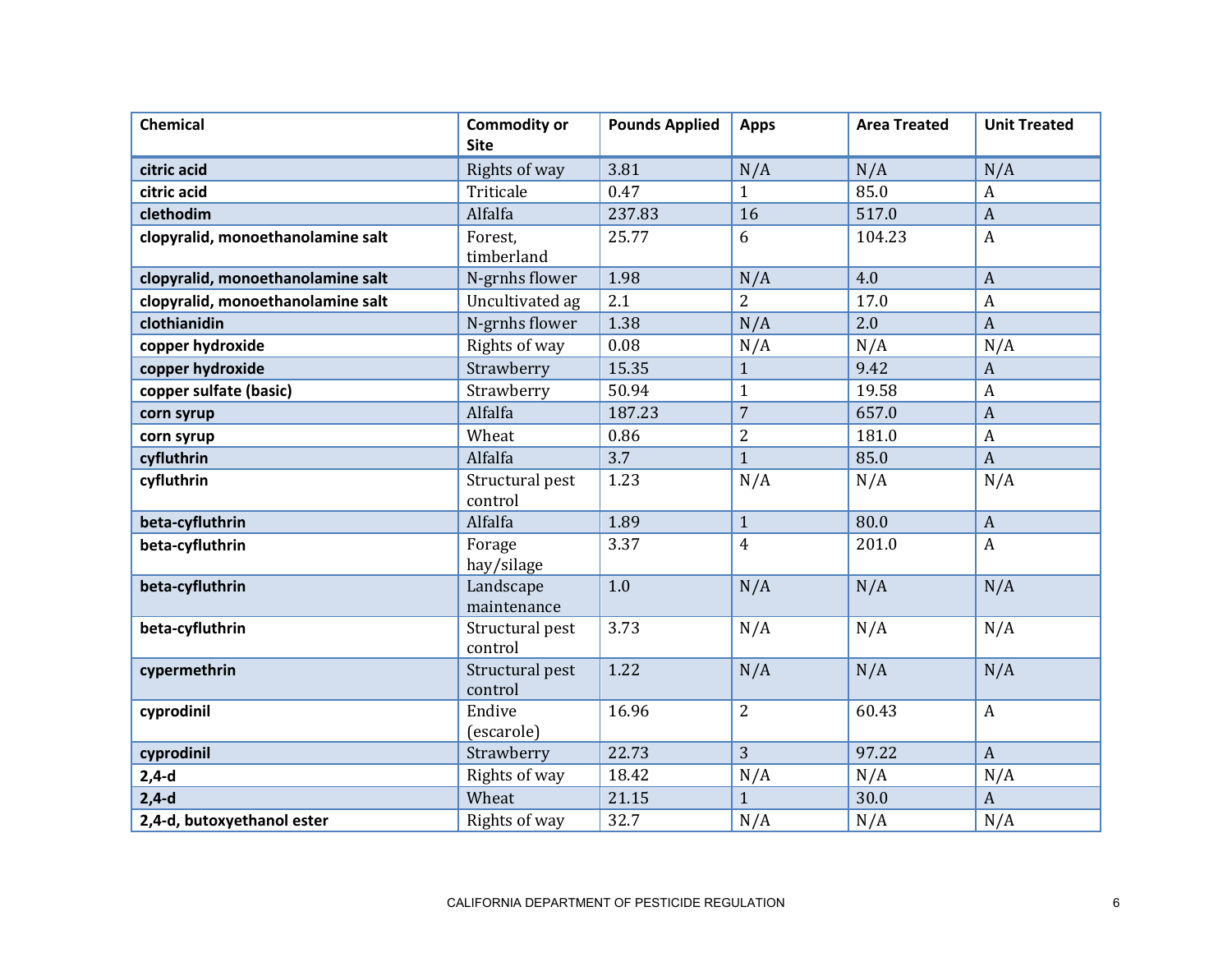| <b>Chemical</b>                | <b>Commodity or</b><br><b>Site</b> | <b>Pounds Applied</b> | <b>Apps</b>    | <b>Area Treated</b> | <b>Unit Treated</b> |
|--------------------------------|------------------------------------|-----------------------|----------------|---------------------|---------------------|
| 2,4-d, dimethylamine salt      | Alfalfa                            | 105.83                | 3              | 93.0                | $\boldsymbol{A}$    |
| 2,4-d, dimethylamine salt      | Forage<br>hay/silage               | 1,018.35              | 14             | 893.0               | $\boldsymbol{A}$    |
| 2,4-d, dimethylamine salt      | Grain                              | 10.27                 | $\mathbf{1}$   | 9.0                 | $\mathbf{A}$        |
| 2,4-d, dimethylamine salt      | Landscape<br>maintenance           | 34.42                 | N/A            | N/A                 | N/A                 |
| 2,4-d, dimethylamine salt      | Orchardgrass                       | 732.7                 | 11             | 690.0               | $\boldsymbol{A}$    |
| 2,4-d, dimethylamine salt      | Pastureland                        | 56.53                 | $\mathbf{1}$   | 50.0                | $\boldsymbol{A}$    |
| 2,4-d, dimethylamine salt      | Rights of way                      | 14.81                 | 3              | 11.0                | $\boldsymbol{A}$    |
| 2,4-d, dimethylamine salt      | Rights of way                      | 77.17                 | N/A            | N/A                 | N/A                 |
| 2,4-d, dimethylamine salt      | Timothy                            | 211.12                | 6              | 126.6               | $\boldsymbol{A}$    |
| 2,4-d, dimethylamine salt      | Triticale                          | 256.09                | $\mathbf{1}$   | 225.0               | $\boldsymbol{A}$    |
| 2,4-d, dimethylamine salt      | Uncultivated ag                    | 29.5                  | 3              | 25.5                | $\boldsymbol{A}$    |
| 2,4-d, dimethylamine salt      | Wheat                              | 609.4                 | $\overline{7}$ | 697.68              | A                   |
| 2,4-d, dimethylamine salt      | Wheat (forage -<br>fodder)         | 101.59                | $\mathbf{1}$   | 80.0                | $\boldsymbol{A}$    |
| 2,4-d, 2-ethylhexyl ester      | Forage<br>hay/silage               | 98.89                 | $\overline{3}$ | 69.0                | $\mathbf{A}$        |
| 2,4-d, 2-ethylhexyl ester      | Landscape<br>maintenance           | 1.68                  | N/A            | N/A                 | N/A                 |
| 2,4-d, 2-ethylhexyl ester      | Pastureland                        | 380.88                | $\overline{4}$ | 260.0               | $\mathbf{A}$        |
| 2,4-d, 2-ethylhexyl ester      | Regulatory pest<br>control         | 865.49                | N/A            | N/A                 | N/A                 |
| 2,4-d, 2-ethylhexyl ester      | Rights of way                      | 46.61                 | 3              | 40.5                | $\boldsymbol{A}$    |
| 2,4-d, 2-ethylhexyl ester      | Rights of way                      | 699.81                | N/A            | N/A                 | N/A                 |
| 2,4-d, 2-ethylhexyl ester      | Wheat                              | 57.33                 | $\mathbf{1}$   | 40.0                | A                   |
| 2,4-d, isooctyl ester          | N-grnhs flower                     | 8.37                  | N/A            | 4.0                 | $\boldsymbol{A}$    |
| 2,4-d, isooctyl ester          | Rights of way                      | 28.91                 | N/A            | N/A                 | N/A                 |
| 4-(2,4-db), dimethylamine salt | Alfalfa                            | 10.31                 | $\overline{2}$ | 28.0                | A                   |
| 4-(2,4-db), dimethylamine salt | Forage<br>hay/silage               | 35.11                 | $\mathbf{1}$   | 45.0                | $\boldsymbol{A}$    |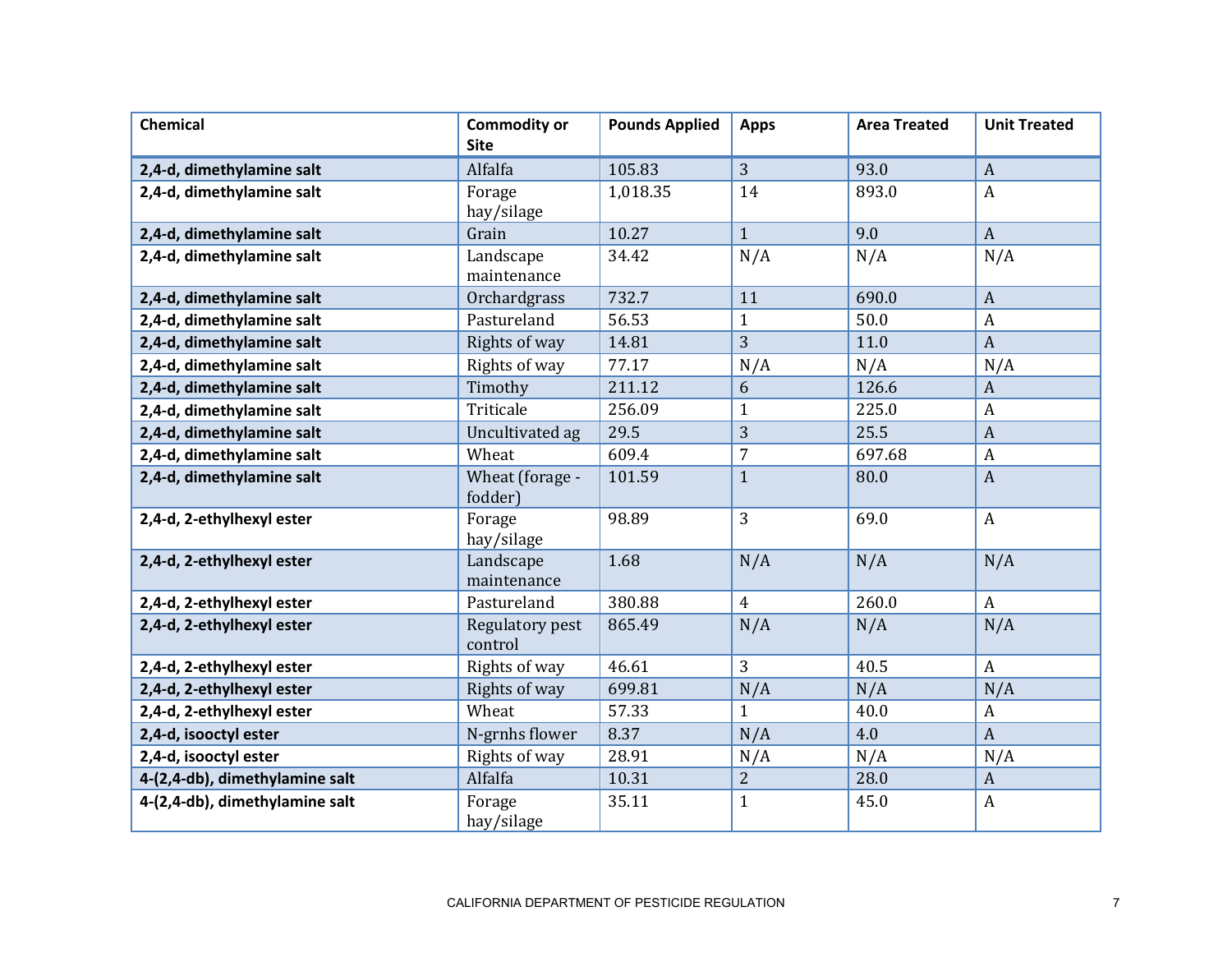| Chemical                                            | <b>Commodity or</b><br><b>Site</b> | <b>Pounds Applied</b> | <b>Apps</b>    | <b>Area Treated</b> | <b>Unit Treated</b> |
|-----------------------------------------------------|------------------------------------|-----------------------|----------------|---------------------|---------------------|
| deltamethrin                                        | Regulatory pest<br>control         | < 0.01                | N/A            | N/A                 | N/A                 |
| deltamethrin                                        | Structural pest<br>control         | 4.5                   | N/A            | N/A                 | N/A                 |
| dicamba                                             | Landscape<br>maintenance           | 0.11                  | N/A            | N/A                 | N/A                 |
| dicamba, dimethylamine salt                         | Alfalfa                            | 2.2                   | $\mathbf{1}$   | 15.0                | $\boldsymbol{A}$    |
| dicamba, dimethylamine salt                         | Forage<br>hay/silage               | 46.64                 | 5              | 309.0               | $\mathbf{A}$        |
| dicamba, dimethylamine salt                         | Landscape<br>maintenance           | 0.08                  | N/A            | N/A                 | N/A                 |
| dicamba, dimethylamine salt                         | Orchardgrass                       | 88.31                 | 5              | 360.0               | $\boldsymbol{A}$    |
| dicamba, dimethylamine salt                         | Pastureland                        | 9.98                  | $\overline{2}$ | 105.0               | $\mathbf{A}$        |
| dicamba, dimethylamine salt                         | Rights of way                      | 2.83                  | N/A            | N/A                 | N/A                 |
| dicamba, dimethylamine salt                         | Timothy                            | 9.34                  | $\overline{2}$ | 62.0                | A                   |
| dicamba, dimethylamine salt                         | Triticale                          | 20.96                 | N/A            | 140.0               | $\boldsymbol{A}$    |
| dicamba, dimethylamine salt                         | Wheat                              | 3.39                  | $\mathbf{1}$   | 30.0                | $\boldsymbol{A}$    |
| didecyl dimethyl ammonium chloride                  | Structural pest<br>control         | < 0.01                | N/A            | N/A                 | N/A                 |
| diethylene glycol                                   | Rights of way                      | 19.35                 | N/A            | N/A                 | N/A                 |
| difenoconazole                                      | Strawberry                         | 4.9                   | $\mathbf{1}$   | 48.47               | $\boldsymbol{A}$    |
| difethialone                                        | Structural pest<br>control         | < 0.01                | N/A            | N/A                 | N/A                 |
| diglycolamine salt of 3,6-dichloro-o-anisic<br>acid | Rights of way                      | 16.19                 | N/A            | N/A                 | N/A                 |
| diglycolamine salt of 3,6-dichloro-o-anisic<br>acid | Wheat                              | 107.11                | 5              | 667.68              | $\mathbf{A}$        |
| dimethyl alkyl tertiary amines                      | Alfalfa                            | 6.56                  | 10             | 1,087.02            | $\boldsymbol{A}$    |
| dimethyl alkyl tertiary amines                      | Rights of way                      | 0.02                  | N/A            | N/A                 | N/A                 |
| dimethyl alkyl tertiary amines                      | Wheat                              | 4.15                  | 5              | 667.68              | $\boldsymbol{A}$    |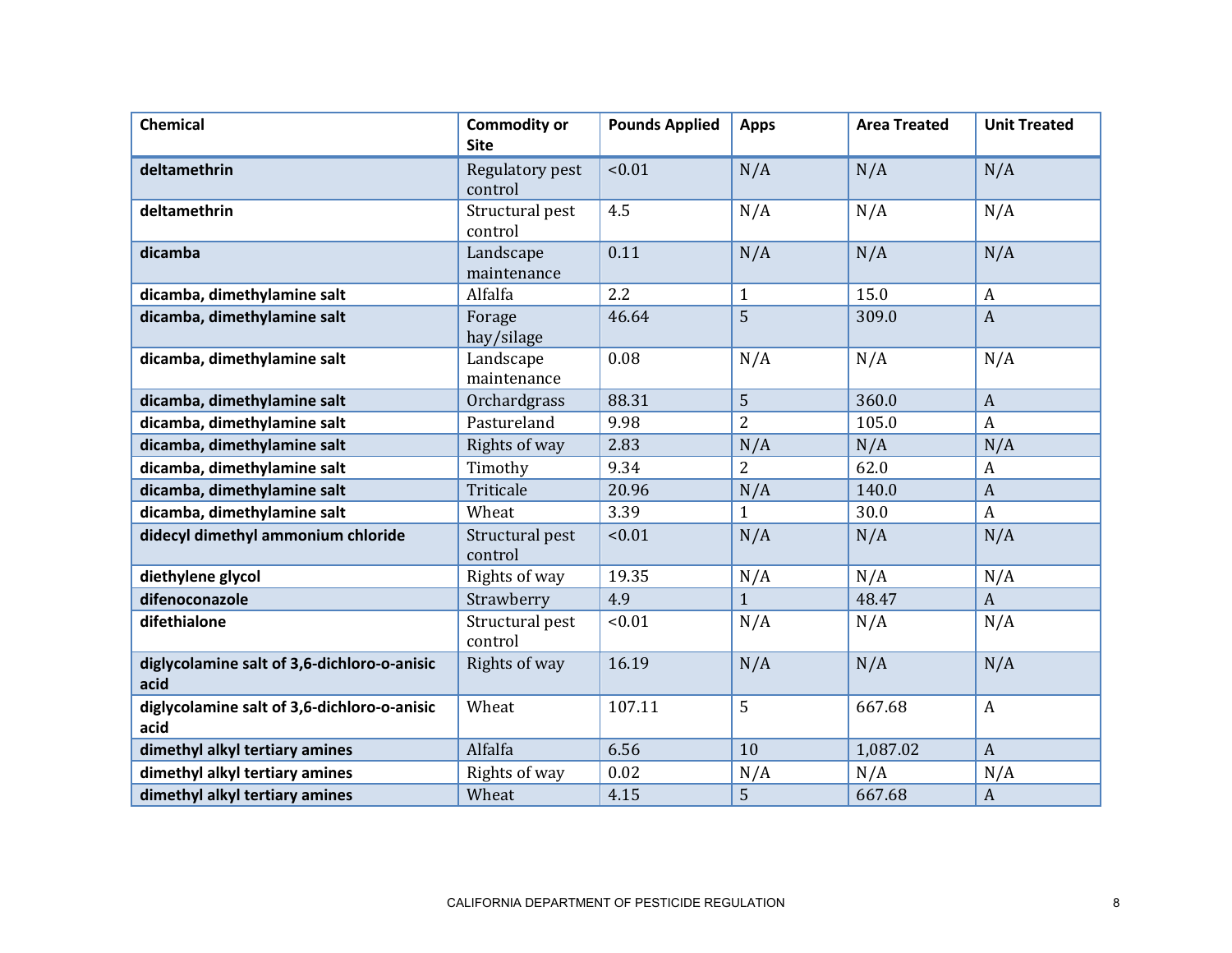| <b>Chemical</b>                         | <b>Commodity or</b><br><b>Site</b> | <b>Pounds Applied</b> | <b>Apps</b>    | <b>Area Treated</b> | <b>Unit Treated</b> |
|-----------------------------------------|------------------------------------|-----------------------|----------------|---------------------|---------------------|
| dimethyl dicocoalkyl ammonium salt with | Alfalfa                            | 6.12                  | $\overline{7}$ | 316.0               | $\boldsymbol{A}$    |
| naphthalenesulfonic acid, formaldehyde  |                                    |                       |                |                     |                     |
| condensate                              |                                    |                       |                |                     |                     |
| dimethylpolysiloxane                    | Alfalfa                            | 0.01                  | $\mathbf{1}$   | 70.0                | $\overline{A}$      |
| dimethylpolysiloxane                    | Forage<br>hay/silage               | 0.03                  | $\overline{4}$ | 278.0               | $\boldsymbol{A}$    |
| dimethylpolysiloxane                    | Garlic                             | 0.02                  | $\mathbf{1}$   | 169.0               | $\overline{A}$      |
| dimethylpolysiloxane                    | Orchardgrass                       | 0.01                  | 2              | 100.0               | $\boldsymbol{A}$    |
| dimethylpolysiloxane                    | Pastureland                        | 0.52                  | $\mathbf{1}$   | 55.0                | $\overline{A}$      |
| dimethylpolysiloxane                    | Rights of way                      | 0.94                  | N/A            | N/A                 | N/A                 |
| dimethylpolysiloxane                    | Timothy                            | < 0.01                | $\mathbf{1}$   | 25.0                | $\boldsymbol{A}$    |
| dinotefuran                             | Structural pest<br>control         | 0.11                  | N/A            | N/A                 | N/A                 |
| diphacinone                             | Alfalfa                            | 0.01                  | $\mathbf{1}$   | 53.3                | $\overline{A}$      |
| diphacinone                             | Structural pest<br>control         | 0.01                  | N/A            | N/A                 | N/A                 |
| diquat dibromide                        | Landscape<br>maintenance           | 0.12                  | N/A            | N/A                 | N/A                 |
| disodium octaborate tetrahydrate        | Forest,<br>timberland              | 300.64                | N/A            | 993.6               | $\mathbf{A}$        |
| disodium octaborate tetrahydrate        | Structural pest<br>control         | 1.72                  | N/A            | N/A                 | N/A                 |
| dithiopyr                               | Landscape<br>maintenance           | 0.03                  | N/A            | N/A                 | N/A                 |
| dithiopyr                               | Rights of way                      | 7.0                   | N/A            | N/A                 | N/A                 |
| diuron                                  | Alfalfa                            | 55.4                  | $\mathbf{1}$   | 145.75              | $\boldsymbol{A}$    |
| diuron                                  | Regulatory pest<br>control         | 6.01                  | $\mathbf{1}$   | 10.0                | $\overline{A}$      |
| diuron                                  | Rights of way                      | 12.8                  | $\mathbf{1}$   | 4.0                 | $\boldsymbol{A}$    |
| endothall, dipotassium salt             | Structural pest<br>control         | 0.2                   | N/A            | N/A                 | N/A                 |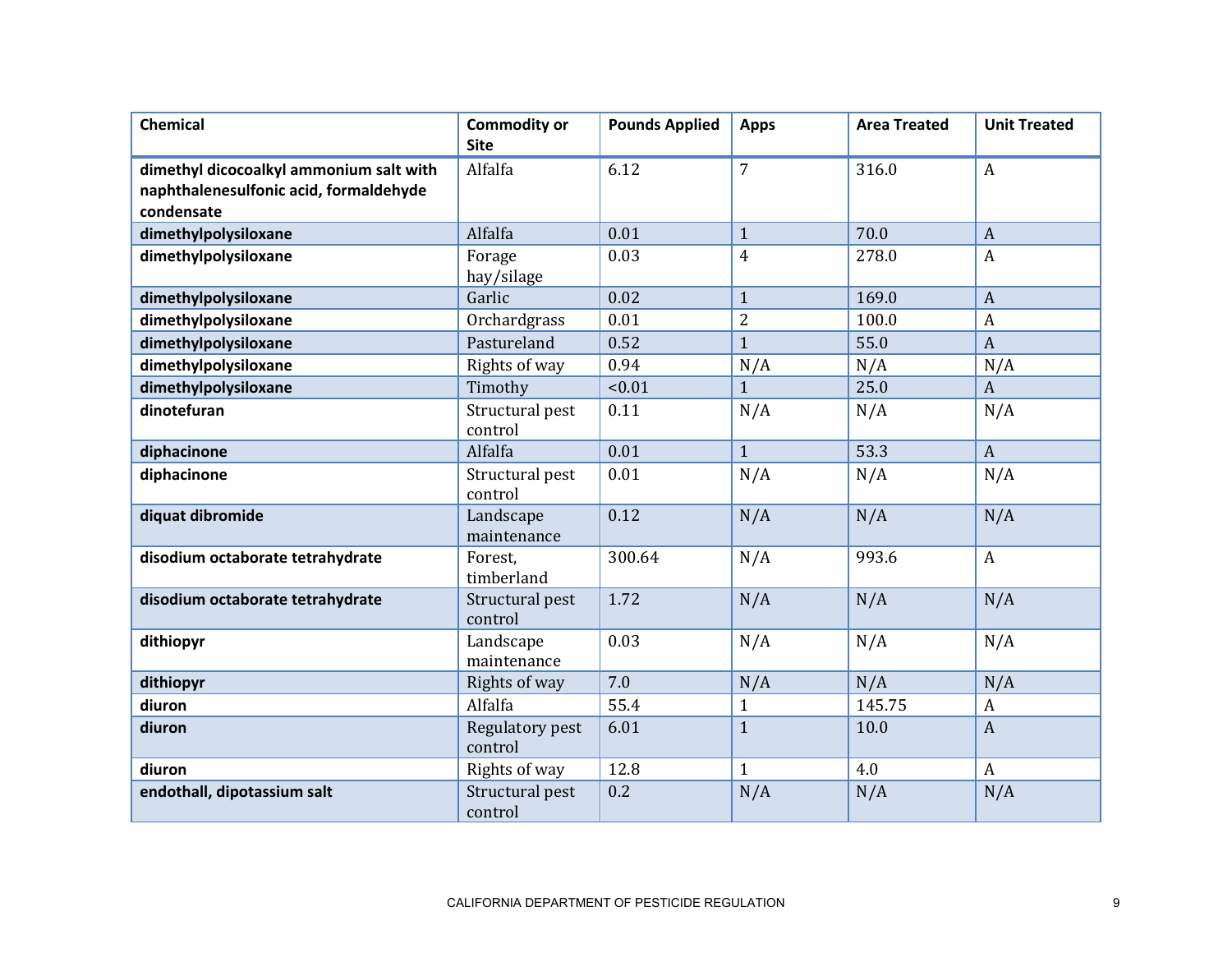| <b>Chemical</b>                 | <b>Commodity or</b><br><b>Site</b> | <b>Pounds Applied</b> | <b>Apps</b>    | <b>Area Treated</b> | <b>Unit Treated</b> |
|---------------------------------|------------------------------------|-----------------------|----------------|---------------------|---------------------|
| esfenvalerate                   | Structural pest<br>control         | 0.32                  | N/A            | N/A                 | N/A                 |
| etoxazole                       | Strawberry                         | 8.33                  | $\overline{4}$ | 69.96               | $\boldsymbol{A}$    |
| fatty acids, mixed              | Landscape<br>maintenance           | 0.6                   | N/A            | N/A                 | N/A                 |
| fatty acids, mixed              | N-grnhs flower                     | 0.06                  | N/A            | 4.0                 | $\mathbf{A}$        |
| fatty acids, mixed              | N-outdr flower                     | 0.03                  | N/A            | 2.0                 | $\boldsymbol{A}$    |
| fatty acids, mixed              | Rights of way                      | 5.63                  | N/A            | N/A                 | N/A                 |
| fatty acids derived from tallow | Alfalfa                            | 7.58                  | 6              | 455.0               | $\boldsymbol{A}$    |
| fatty acids derived from tallow | Forage<br>hay/silage               | 5.7                   | 6              | 315.0               | $\mathbf{A}$        |
| fatty acids derived from tallow | Pastureland                        | 6.08                  | 3              | 205.0               | $\boldsymbol{A}$    |
| fatty acids derived from tallow | Rights of way                      | 4.15                  | N/A            | N/A                 | N/A                 |
| fatty acids derived from tallow | Wheat                              | 1.18                  | $\mathbf{1}$   | 40.0                | $\boldsymbol{A}$    |
| fenpyroximate                   | Strawberry                         | 0.11                  | $\mathbf{1}$   | 1.0                 | $\mathbf{A}$        |
| fipronil                        | Structural pest<br>control         | 14.0                  | N/A            | N/A                 | N/A                 |
| flonicamid                      | Alfalfa                            | 3.0                   | $\overline{2}$ | 35.0                | $\mathbf{A}$        |
| fluazifop-p-butyl               | Garlic                             | 16.07                 | $\mathbf{1}$   | 80.0                | $\boldsymbol{A}$    |
| fludioxonil                     | Endive<br>(escarole)               | 11.31                 | $\overline{2}$ | 60.43               | $\boldsymbol{A}$    |
| fludioxonil                     | Strawberry                         | 15.16                 | 3              | 97.22               | $\boldsymbol{A}$    |
| flupyradifurone                 | Alfalfa                            | 83.44                 | 8              | 831.27              | $\overline{A}$      |
| fluridone                       | Rights of way                      | 9.15                  | N/A            | N/A                 | N/A                 |
| fosetyl-al                      | Rye                                | 46.4                  | $\mathbf{1}$   | 25.63               | $\mathbf{A}$        |
| fosetyl-al                      | Strawberry                         | 666.8                 | 13             | 314.31              | $\boldsymbol{A}$    |
| glufosinate-ammonium            | Rights of way                      | 0.13                  | N/A            | N/A                 | N/A                 |
| glyphosate, dimethylamine salt  | Forest,<br>timberland              | 3,358.75              | 42             | 1,457.0             | $\mathbf{A}$        |
| glyphosate, dimethylamine salt  | Landscape<br>maintenance           | 160.13                | N/A            | N/A                 | N/A                 |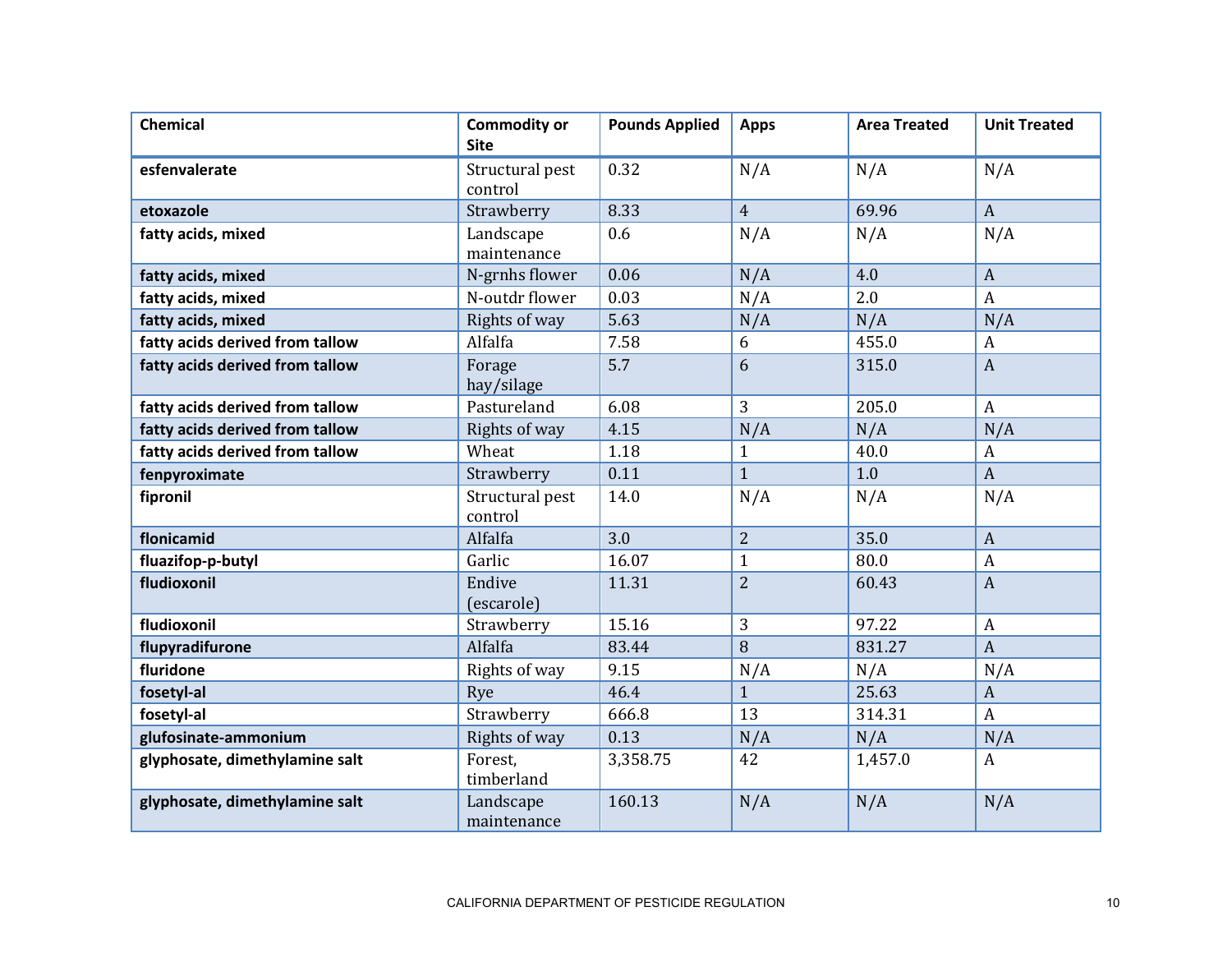| <b>Chemical</b>                 | <b>Commodity or</b><br><b>Site</b> | <b>Pounds Applied</b> | <b>Apps</b>    | <b>Area Treated</b> | <b>Unit Treated</b> |
|---------------------------------|------------------------------------|-----------------------|----------------|---------------------|---------------------|
| glyphosate, dimethylamine salt  | Rights of way                      | 168.93                | N/A            | N/A                 | N/A                 |
| glyphosate, isopropylamine salt | Alfalfa                            | 1,745.68              | 29             | 1,707.1             | $\mathbf{A}$        |
| glyphosate, isopropylamine salt | Forage<br>hay/silage               | 85.01                 | $\mathbf{1}$   | 85.0                | $\mathbf{A}$        |
| glyphosate, isopropylamine salt | Forest,<br>timberland              | 429.53                | 11             | 344.23              | $\boldsymbol{A}$    |
| glyphosate, isopropylamine salt | Garlic                             | 221.04                | $\overline{2}$ | 204.0               | A                   |
| glyphosate, isopropylamine salt | Grain                              | 9.01                  | $\mathbf{1}$   | 9.0                 | $\overline{A}$      |
| glyphosate, isopropylamine salt | Landscape<br>maintenance           | 53.57                 | N/A            | N/A                 | N/A                 |
| glyphosate, isopropylamine salt | Orchardgrass                       | 120.02                | $\mathbf{1}$   | 60.0                | $\boldsymbol{A}$    |
| glyphosate, isopropylamine salt | Pastureland                        | 28.0                  | $\mathbf{1}$   | 28.0                | $\boldsymbol{A}$    |
| glyphosate, isopropylamine salt | Rangeland                          | 3.75                  | $\mathbf{1}$   | 60.0                | $\boldsymbol{A}$    |
| glyphosate, isopropylamine salt | Regulatory pest<br>control         | 27.2                  | 8              | 56.0                | $\boldsymbol{A}$    |
| glyphosate, isopropylamine salt | Regulatory pest<br>control         | 125.34                | N/A            | N/A                 | N/A                 |
| glyphosate, isopropylamine salt | Rice, wild                         | 20.0                  | $\mathbf{1}$   | 20.0                | $\boldsymbol{A}$    |
| glyphosate, isopropylamine salt | Rights of way                      | 18.12                 | $\overline{2}$ | 25.0                | $\boldsymbol{A}$    |
| glyphosate, isopropylamine salt | Rights of way                      | 1,956.54              | N/A            | N/A                 | N/A                 |
| glyphosate, isopropylamine salt | Uncultivated ag                    | 127.19                | $\mathbf{1}$   | 128.0               | $\boldsymbol{A}$    |
| glyphosate, isopropylamine salt | Wheat                              | 180.49                | $\overline{2}$ | 181.0               | $\mathbf{A}$        |
| glyphosate, monoammonium salt   | Landscape<br>maintenance           | 2.93                  | N/A            | N/A                 | N/A                 |
| glyphosate, potassium salt      | Alfalfa                            | 554.55                | $\overline{4}$ | 307.0               | $\boldsymbol{A}$    |
| glyphosate, potassium salt      | Landscape<br>maintenance           | 129.43                | N/A            | N/A                 | N/A                 |
| glyphosate, potassium salt      | Rights of way                      | 0.99                  | $\overline{2}$ | 3.0                 | $\boldsymbol{A}$    |
| glyphosate, potassium salt      | Rights of way                      | 5.17                  | N/A            | N/A                 | N/A                 |
| glyphosate, potassium salt      | Timothy                            | 42.22                 | $\mathbf{1}$   | 25.0                | $\boldsymbol{A}$    |
| hexazinone                      | Alfalfa                            | 109.88                | 3              | 232.75              | $\boldsymbol{A}$    |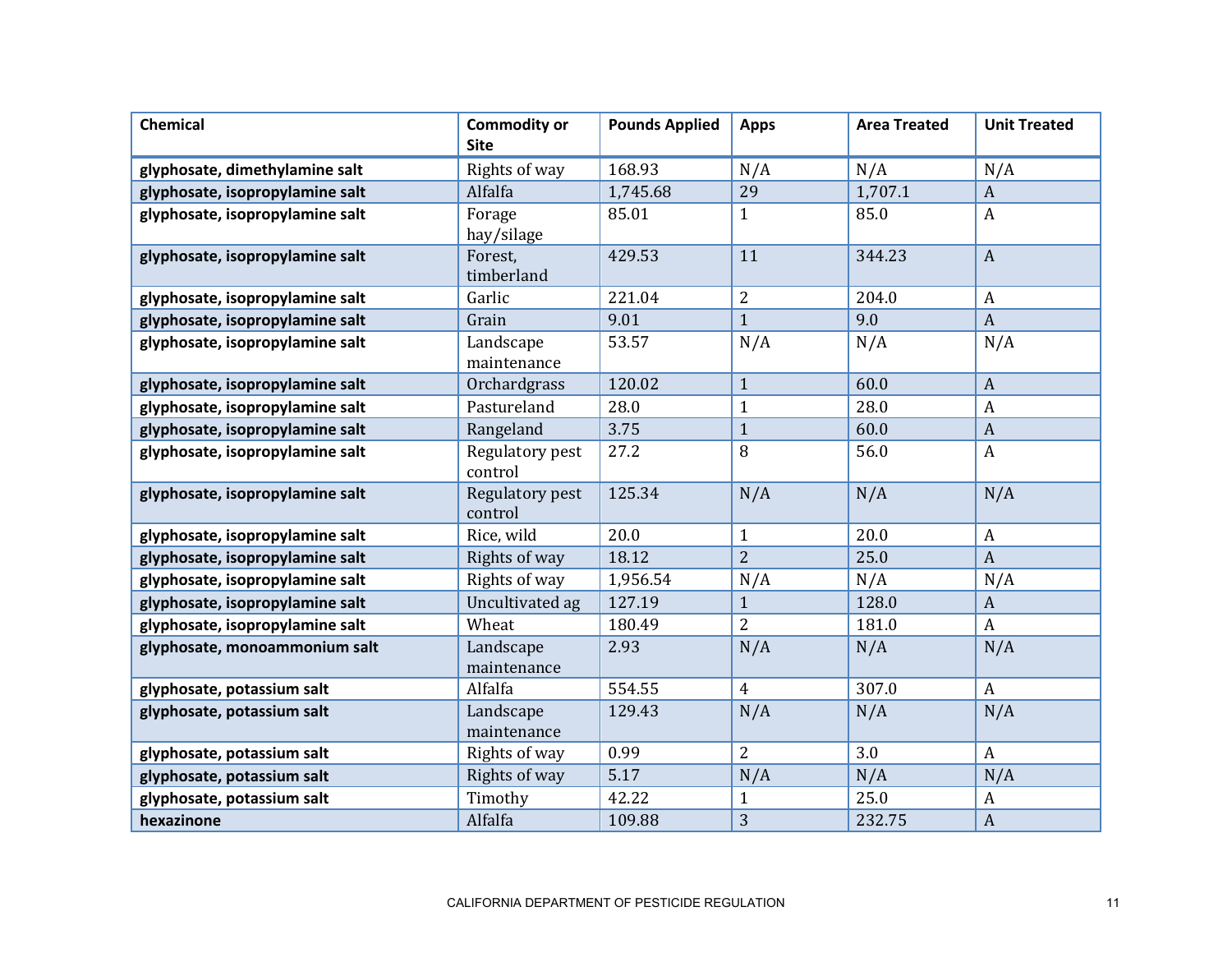| <b>Chemical</b>                                                       | <b>Commodity or</b><br><b>Site</b> | <b>Pounds Applied</b> | <b>Apps</b>  | <b>Area Treated</b> | <b>Unit Treated</b> |
|-----------------------------------------------------------------------|------------------------------------|-----------------------|--------------|---------------------|---------------------|
| hexazinone                                                            | Forest,<br>timberland              | 6,261.95              | 48           | 2,608.0             | $\mathbf{A}$        |
| hydroprene                                                            | Structural pest<br>control         | 0.03                  | N/A          | N/A                 | N/A                 |
| 2-(3-hydroxypropyl)-hepta-methyl<br>trisiloxane, ethoxylated, acetate | Rights of way                      | 0.09                  | N/A          | N/A                 | N/A                 |
| imazamox, ammonium salt                                               | Alfalfa                            | 107.75                | 18           | 782.0               | $\overline{A}$      |
| imazamox, ammonium salt                                               | Rights of way                      | 6.35                  | N/A          | N/A                 | N/A                 |
| imazapyr, isopropylamine salt                                         | Forest,<br>timberland              | 245.75                | 16           | 660.0               | $\mathbf{A}$        |
| imazapyr, isopropylamine salt                                         | Landscape<br>maintenance           | 58.56                 | N/A          | N/A                 | N/A                 |
| imazapyr, isopropylamine salt                                         | Rights of way                      | 2.62                  | N/A          | N/A                 | N/A                 |
| imazethapyr, ammonium salt                                            | Alfalfa                            | 18.96                 | 7            | 199.0               | $\boldsymbol{A}$    |
| imazethapyr, ammonium salt                                            | Orchardgrass                       | 4.01                  | $\mathbf{1}$ | 40.0                | $\boldsymbol{A}$    |
| imidacloprid                                                          | N-outdr plants<br>in containers    | 0.38                  | 9            | 1.44                | $\mathbf{A}$        |
| imidacloprid                                                          | Strawberry                         | 1.75                  | $\mathbf{1}$ | 39.33               | $\mathbf{A}$        |
| imidacloprid                                                          | Structural pest<br>control         | 14.83                 | N/A          | N/A                 | N/A                 |
| indaziflam                                                            | Landscape<br>maintenance           | 0.77                  | N/A          | N/A                 | N/A                 |
| indaziflam                                                            | Rights of way                      | 0.35                  | N/A          | N/A                 | N/A                 |
| indoxacarb                                                            | Structural pest<br>control         | 7.65                  | N/A          | N/A                 | N/A                 |
| isopropyl alcohol                                                     | Regulatory pest<br>control         | 43.93                 | N/A          | N/A                 | N/A                 |
| isopropyl alcohol                                                     | Strawberry                         | 27.17                 | 10           | 369.48              | $\overline{A}$      |
| isopropyl alcohol                                                     | Structural pest<br>control         | 0.7                   | N/A          | N/A                 | N/A                 |
| isoxaben                                                              | Rights of way                      | 0.94                  | N/A          | N/A                 | N/A                 |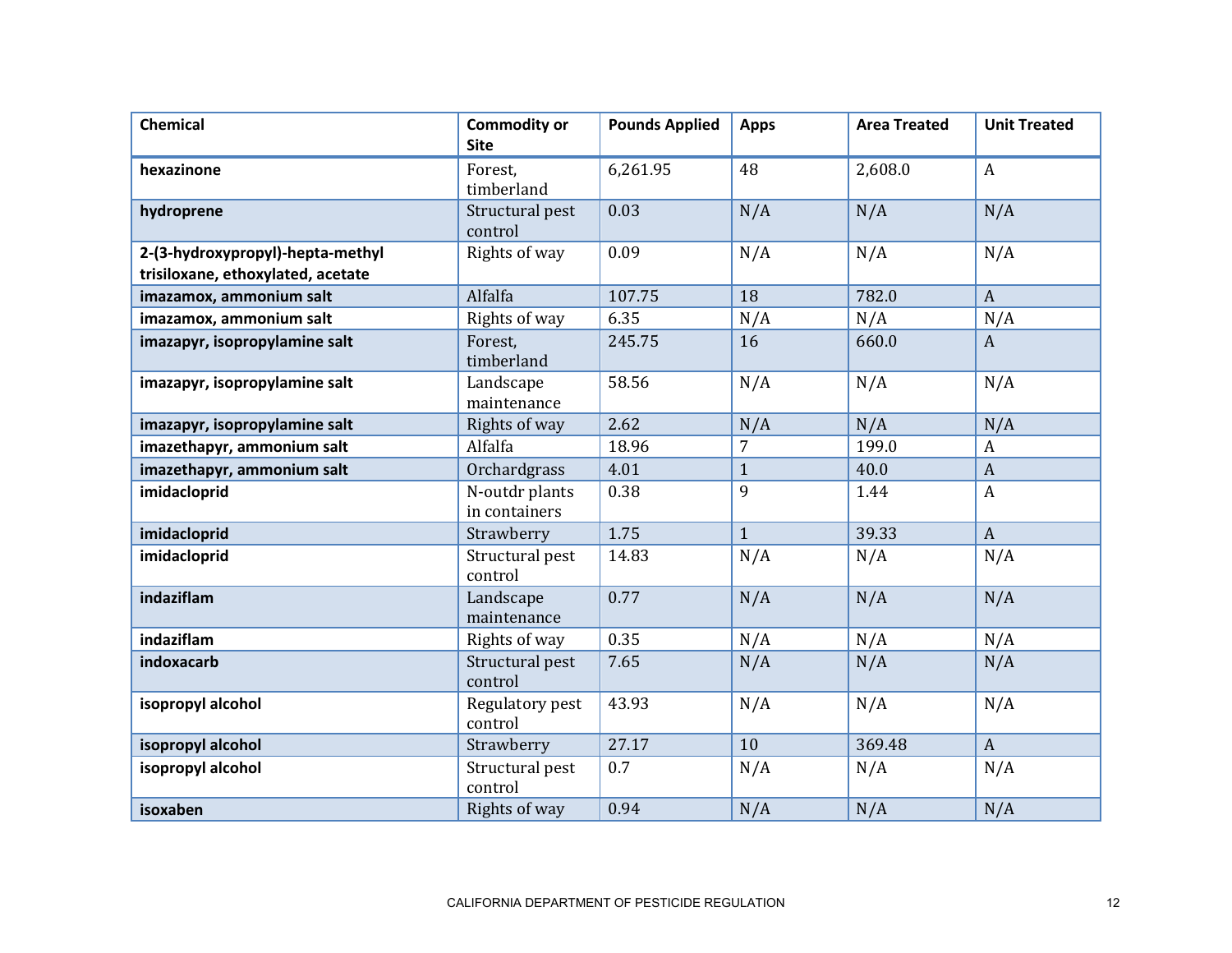| <b>Chemical</b>        | <b>Commodity or</b><br><b>Site</b> | <b>Pounds Applied</b> | <b>Apps</b>    | <b>Area Treated</b> | <b>Unit Treated</b> |
|------------------------|------------------------------------|-----------------------|----------------|---------------------|---------------------|
| lambda-cyhalothrin     | Alfalfa                            | 57.78                 | 46             | 2,156.51            | $\mathbf{A}$        |
| lambda-cyhalothrin     | Regulatory pest<br>control         | < 0.01                | N/A            | N/A                 | N/A                 |
| lambda-cyhalothrin     | Structural pest<br>control         | 0.28                  | N/A            | N/A                 | N/A                 |
| lecithin               | Forage<br>hay/silage               | 18.16                 | $\overline{4}$ | 278.0               | $\mathbf{A}$        |
| lecithin               | Garlic                             | 11.01                 | $\mathbf{1}$   | 169.0               | A                   |
| lecithin               | N-grnhs flower                     | 1.51                  | N/A            | 4.0                 | $\boldsymbol{A}$    |
| lecithin               | N-outdr flower                     | 0.76                  | N/A            | 2.0                 | $\boldsymbol{A}$    |
| lecithin               | Orchardgrass                       | 2.61                  | $\mathbf{1}$   | 40.0                | $\boldsymbol{A}$    |
| magnesium phosphide    | Commodity<br>fumigation            | 1.65                  | N/A            | N/A                 | N/A                 |
| malathion              | Alfalfa                            | 256.7                 | $\overline{3}$ | 265.0               | $\mathbf{A}$        |
| mecoprop-p             | Landscape<br>maintenance           | 0.43                  | N/A            | N/A                 | N/A                 |
| mefenoxam              | Strawberry                         | 20.04                 | $\overline{3}$ | 32.01               | $\overline{A}$      |
| metam-sodium           | Rights of way                      | 260.51                | N/A            | N/A                 | N/A                 |
| methoxyfenozide        | Alfalfa                            | 29.82                 | 5              | 211.0               | $\boldsymbol{A}$    |
| methylated soybean oil | Alfalfa                            | 372.25                | 42             | 2,254.02            | $\boldsymbol{A}$    |
| methylated soybean oil | Forage<br>hay/silage               | 19.66                 | 6              | 338.0               | $\boldsymbol{A}$    |
| methylated soybean oil | Forest.<br>timberland              | 2,543.59              | 55             | 1,851.23            | $\mathbf{A}$        |
| methylated soybean oil | Garlic                             | 6.41                  | $\mathbf{1}$   | 169.0               | $\overline{A}$      |
| methylated soybean oil | Landscape<br>maintenance           | 250.86                | N/A            | N/A                 | N/A                 |
| methylated soybean oil | Orchardgrass                       | 62.71                 | 5              | 340.0               | $\mathbf{A}$        |
| methylated soybean oil | Rights of way                      | 134.87                | N/A            | N/A                 | N/A                 |
| methylated soybean oil | Timothy                            | 12.55                 | $\overline{4}$ | 64.6                | $\boldsymbol{A}$    |
| methylated soybean oil | Triticale                          | 12.92                 | $\mathbf{1}$   | 85.0                | $\boldsymbol{A}$    |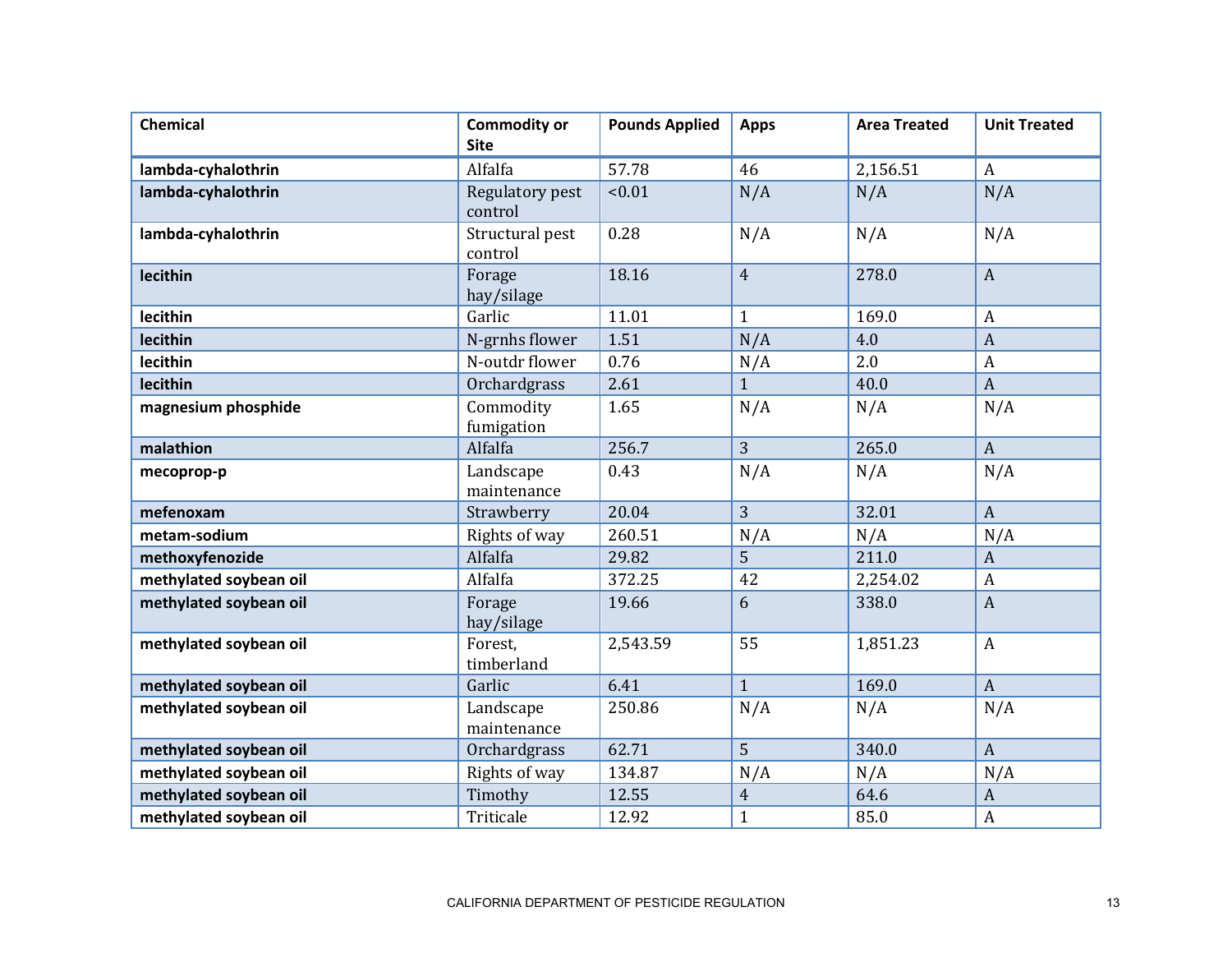| <b>Chemical</b>                                             | <b>Commodity or</b><br><b>Site</b> | <b>Pounds Applied</b> | <b>Apps</b>    | <b>Area Treated</b> | <b>Unit Treated</b> |
|-------------------------------------------------------------|------------------------------------|-----------------------|----------------|---------------------|---------------------|
| methylated soybean oil                                      | Uncultivated ag                    | 2.56                  | $\overline{2}$ | 17.0                | $\boldsymbol{A}$    |
| methylated soybean oil                                      | Wheat                              | 145.12                | 5              | 667.68              | $\boldsymbol{A}$    |
| methyl bromide                                              | Strawberry                         | 31,202.34             | 6              | 143.7               | $\boldsymbol{A}$    |
| metribuzin                                                  | Alfalfa                            | 324.86                | 10             | 560.0               | $\boldsymbol{A}$    |
| metribuzin                                                  | Alfalfa-grass<br>mixture           | 22.5                  | $\mathbf{1}$   | 46.6                | $\boldsymbol{A}$    |
| metribuzin                                                  | Forage<br>hay/silage               | 23.34                 | $\mathbf{1}$   | 49.96               | $\mathbf{A}$        |
| metribuzin                                                  | Pastureland                        | 1.17                  | $\mathbf{1}$   | 90.0                | $\boldsymbol{A}$    |
| mineral oil                                                 | Alfalfa                            | 79.95                 | $\overline{4}$ | 272.0               | $\boldsymbol{A}$    |
| mineral oil                                                 | Forage<br>hay/silage               | 26.84                 | $\mathbf{1}$   | 85.0                | $\boldsymbol{A}$    |
| mineral oil                                                 | Garlic                             | 53.36                 | $\mathbf{1}$   | 169.0               | $\boldsymbol{A}$    |
| mineral oil                                                 | Orchardgrass                       | 18.95                 | $\mathbf{1}$   | 40.0                | $\boldsymbol{A}$    |
| mineral oil                                                 | Peach                              | 1.77                  | N/A            | 1.0                 | $\mathbf{A}$        |
| mineral oil                                                 | Regulatory pest<br>control         | 157.78                | N/A            | N/A                 | N/A                 |
| mineral oil                                                 | Rights of way                      | 0.04                  | N/A            | N/A                 | N/A                 |
| muscalure                                                   | Structural pest<br>control         | < 0.01                | N/A            | N/A                 | N/A                 |
| myclobutanil                                                | Strawberry                         | 11.75                 | 6              | 119.94              | $\boldsymbol{A}$    |
| alpha-(para-nonylphenyl)-omega-<br>hydroxypoly(oxyethylene) | Alfalfa                            | 51.3                  | 42             | 2,346.26            | $\boldsymbol{A}$    |
| alpha-(para-nonylphenyl)-omega-<br>hydroxypoly(oxyethylene) | Forage<br>hay/silage               | 46.22                 | 12             | 576.0               | $\mathbf{A}$        |
| alpha-(para-nonylphenyl)-omega-<br>hydroxypoly(oxyethylene) | Forest,<br>timberland              | 452.39                | 55             | 1,851.23            | $\mathbf{A}$        |
| alpha-(para-nonylphenyl)-omega-<br>hydroxypoly(oxyethylene) | Landscape<br>maintenance           | 2.99                  | N/A            | N/A                 | N/A                 |
| alpha-(para-nonylphenyl)-omega-<br>hydroxypoly(oxyethylene) | N-grnhs flower                     | 0.41                  | N/A            | 4.0                 | $\boldsymbol{A}$    |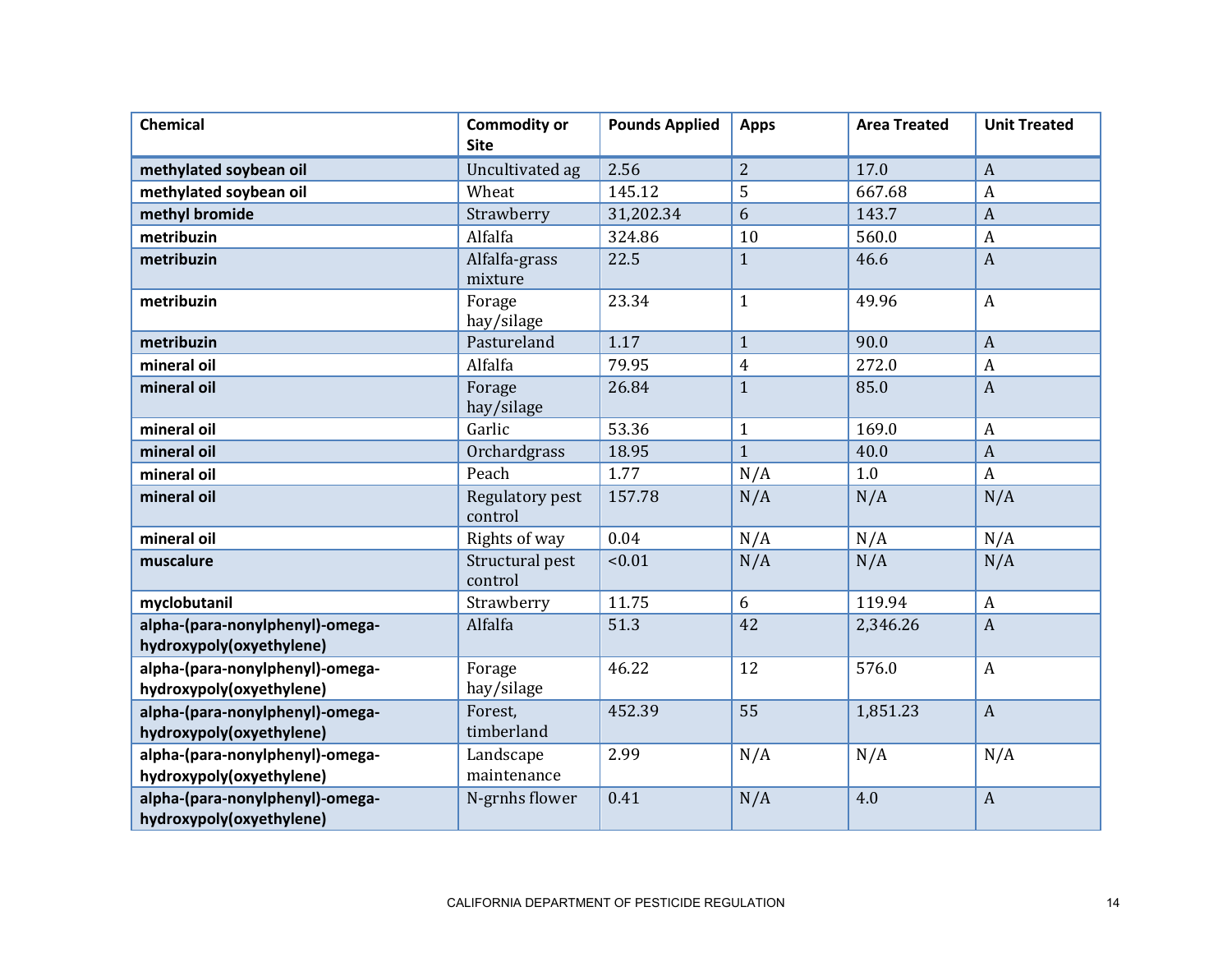| <b>Chemical</b>                                                       | <b>Commodity or</b><br><b>Site</b> | <b>Pounds Applied</b> | <b>Apps</b>    | <b>Area Treated</b> | <b>Unit Treated</b> |
|-----------------------------------------------------------------------|------------------------------------|-----------------------|----------------|---------------------|---------------------|
| alpha-(para-nonylphenyl)-omega-<br>hydroxypoly(oxyethylene)           | N-outdr flower                     | 0.2                   | N/A            | 2.0                 | $\boldsymbol{A}$    |
| alpha-(para-nonylphenyl)-omega-<br>hydroxypoly(oxyethylene)           | Orchardgrass                       | 29.53                 | 6              | 420.0               | $\boldsymbol{A}$    |
| alpha-(para-nonylphenyl)-omega-<br>hydroxypoly(oxyethylene)           | Pastureland                        | 15.19                 | 3              | 205.0               | $\mathbf{A}$        |
| alpha-(para-nonylphenyl)-omega-<br>hydroxypoly(oxyethylene)           | Regulatory pest<br>control         | 152.6                 | N/A            | N/A                 | N/A                 |
| alpha-(para-nonylphenyl)-omega-<br>hydroxypoly(oxyethylene)           | Rights of way                      | 0.6                   | $\mathbf{1}$   | 4.0                 | $\mathbf{A}$        |
| alpha-(para-nonylphenyl)-omega-<br>hydroxypoly(oxyethylene)           | Rights of way                      | 44.24                 | N/A            | N/A                 | N/A                 |
| alpha-(para-nonylphenyl)-omega-<br>hydroxypoly(oxyethylene)           | Strawberry                         | 94.38                 | 10             | 369.48              | $\mathbf{A}$        |
| alpha-(para-nonylphenyl)-omega-<br>hydroxypoly(oxyethylene)           | Timothy                            | 2.35                  | $\overline{4}$ | 64.6                | $\overline{A}$      |
| alpha-(para-nonylphenyl)-omega-<br>hydroxypoly(oxyethylene)           | Triticale                          | 3.93                  | $\mathbf{1}$   | 225.0               | $\boldsymbol{A}$    |
| alpha-(para-nonylphenyl)-omega-<br>hydroxypoly(oxyethylene)           | Uncultivated ag                    | 0.48                  | $\overline{2}$ | 17.0                | $\mathbf{A}$        |
| alpha-(para-nonylphenyl)-omega-<br>hydroxypoly(oxyethylene)           | Wheat                              | 3.21                  | $\overline{2}$ | 70.0                | $\boldsymbol{A}$    |
| alpha-(para-nonylphenyl)-omega-<br>hydroxypoly(oxyethylene), branched | Alfalfa                            | 4.12                  | $\mathbf{1}$   | 65.0                | $\mathbf{A}$        |
| alpha-(para-nonylphenyl)-omega-<br>hydroxypoly(oxyethylene), branched | Landscape<br>maintenance           | 27.87                 | N/A            | N/A                 | N/A                 |
| alpha-(para-nonylphenyl)-omega-<br>hydroxypoly(oxyethylene), branched | Pastureland                        | 3.52                  | $\mathbf{1}$   | 55.0                | $\boldsymbol{A}$    |
| n-octyl bicycloheptene dicarboximide                                  | Regulatory pest<br>control         | < 0.01                | N/A            | N/A                 | N/A                 |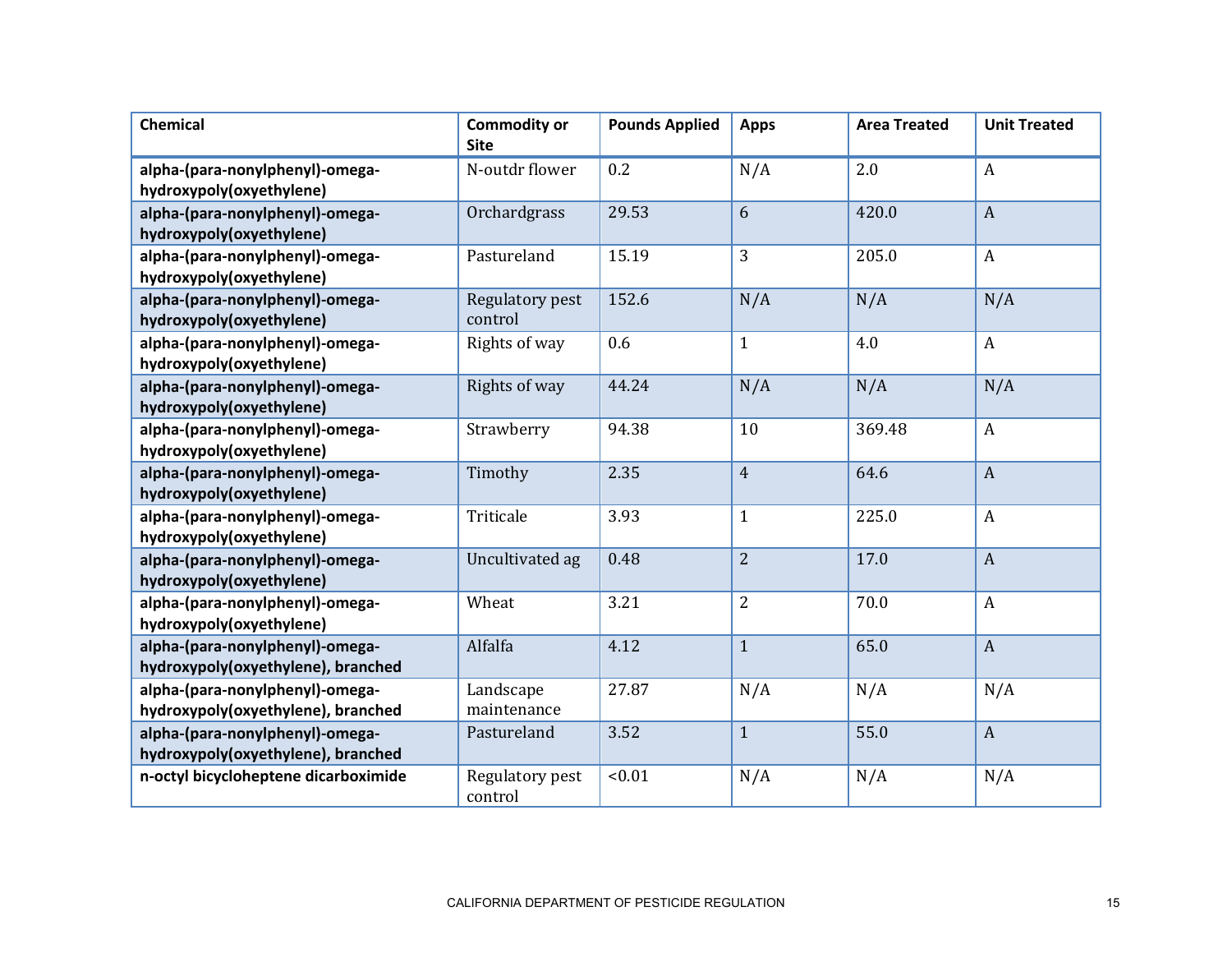| <b>Chemical</b>                      | <b>Commodity or</b><br><b>Site</b> | <b>Pounds Applied</b> | <b>Apps</b>    | <b>Area Treated</b> | <b>Unit Treated</b> |
|--------------------------------------|------------------------------------|-----------------------|----------------|---------------------|---------------------|
| n-octyl bicycloheptene dicarboximide | Structural pest<br>control         | 0.07                  | N/A            | N/A                 | N/A                 |
| oleic acid, ethyl ester              | Rights of way                      | 0.42                  | N/A            | N/A                 | N/A                 |
| oleic acid, methyl ester             | Rights of way                      | 0.69                  | N/A            | N/A                 | N/A                 |
| oxyfluorfen                          | Forest,<br>timberland              | 153.7                 | 6              | 104.23              | $\mathbf{A}$        |
| oxyfluorfen                          | Regulatory pest<br>control         | 8.43                  | $\overline{2}$ | 12.0                | $\boldsymbol{A}$    |
| paraquat dichloride                  | Alfalfa                            | 513.0                 | 17             | 791.05              | $\boldsymbol{A}$    |
| paraquat dichloride                  | Pastureland                        | 27.09                 | $\mathbf{1}$   | 90.0                | $\boldsymbol{A}$    |
| pendimethalin                        | Alfalfa                            | 104.64                | 3              | 59.0                | $\boldsymbol{A}$    |
| pendimethalin                        | Forage<br>hay/silage               | 80.15                 | $\mathbf{1}$   | 85.0                | $\boldsymbol{A}$    |
| pendimethalin                        | Garlic                             | 348.75                | 3              | 431.0               | $\boldsymbol{A}$    |
| pendimethalin                        | Orchardgrass                       | 37.88                 | $\mathbf{1}$   | 40.0                | $\boldsymbol{A}$    |
| pendimethalin                        | Rights of way                      | 7.58                  | $\mathbf{1}$   | 4.0                 | $\boldsymbol{A}$    |
| pendimethalin                        | Rights of way                      | 0.04                  | N/A            | N/A                 | N/A                 |
| penoxsulam                           | Forest,<br>timberland              | 3.24                  | 6              | 104.23              | $\boldsymbol{A}$    |
| permethrin                           | Endive<br>(escarole)               | 12.07                 | $\overline{2}$ | 62.81               | $\mathbf{A}$        |
| permethrin                           | Structural pest<br>control         | 5.05                  | N/A            | N/A                 | N/A                 |
| phenothrin                           | Structural pest<br>control         | < 0.01                | N/A            | N/A                 | N/A                 |
| phosmet                              | Peach                              | 2.1                   | N/A            | 1.25                | $\boldsymbol{A}$    |
| phosphoric acid                      | Alfalfa                            | 9.95                  | 6              | 280.0               | $\boldsymbol{A}$    |
| phosphoric acid                      | Forage<br>hay/silage               | 4.46                  | $\overline{4}$ | 331.0               | $\boldsymbol{A}$    |
| phosphoric acid                      | Garlic                             | 5.14                  | $\mathbf{1}$   | 169.0               | $\overline{A}$      |
| phosphoric acid                      | Rights of way                      | 4.12                  | N/A            | N/A                 | N/A                 |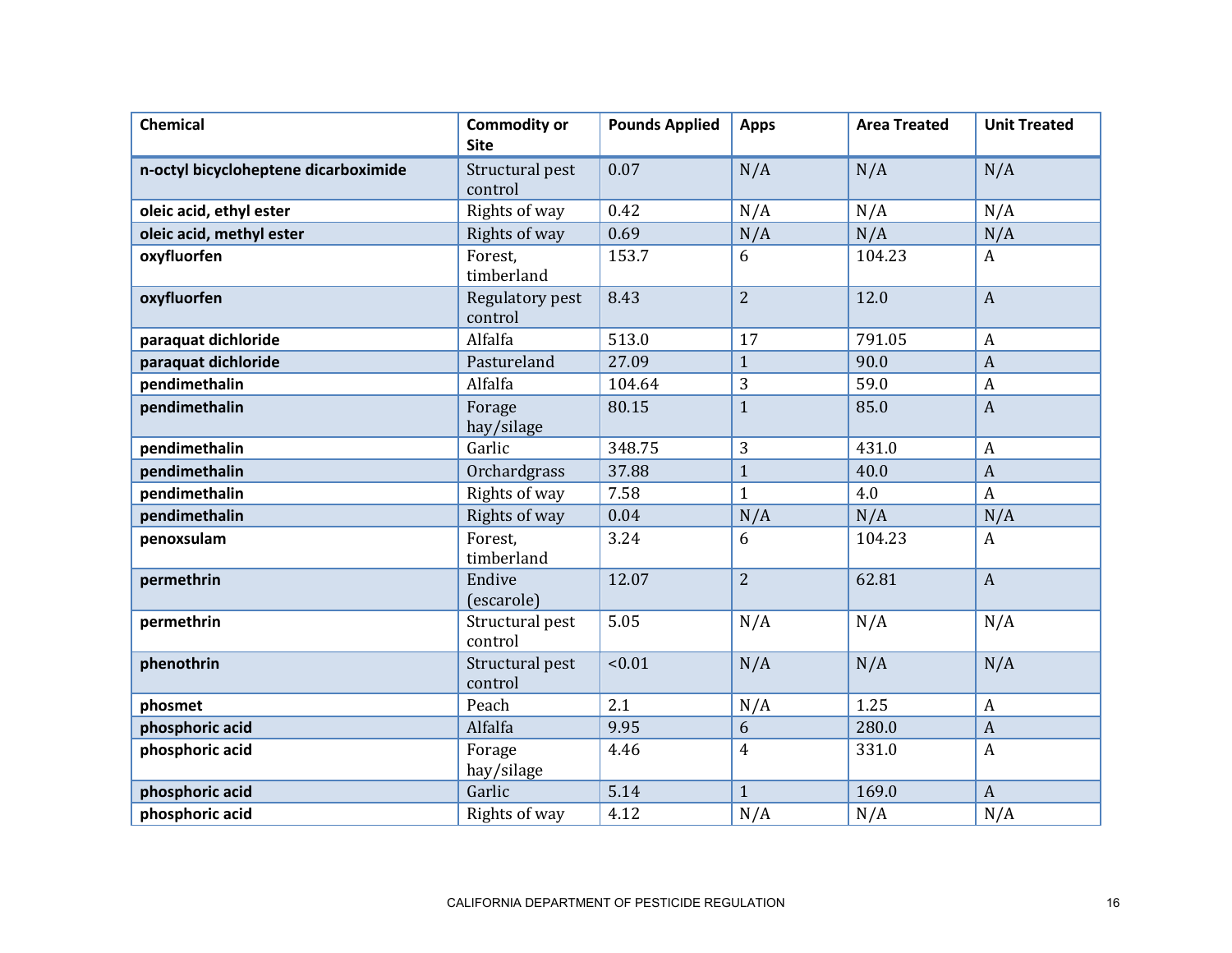| <b>Chemical</b>                                      | <b>Commodity or</b><br><b>Site</b> | <b>Pounds Applied</b> | <b>Apps</b>    | <b>Area Treated</b> | <b>Unit Treated</b> |
|------------------------------------------------------|------------------------------------|-----------------------|----------------|---------------------|---------------------|
| phosphoric acid                                      | Triticale                          | 2.59                  | $\mathbf{1}$   | 85.0                | $\boldsymbol{A}$    |
| piperonyl butoxide                                   | Regulatory pest<br>control         | < 0.01                | N/A            | N/A                 | N/A                 |
| piperonyl butoxide                                   | Structural pest<br>control         | 0.71                  | N/A            | N/A                 | N/A                 |
| piperonyl butoxide, other related                    | Structural pest<br>control         | 0.02                  | N/A            | N/A                 | N/A                 |
| polyacrylamide, polyethylene glycol<br>mixture       | Rights of way                      | 2.48                  | N/A            | N/A                 | N/A                 |
| polyacrylic polymer                                  | Alfalfa                            | 0.9                   | 6              | 280.0               | A                   |
| polyacrylic polymer                                  | Forage<br>hay/silage               | 0.4                   | $\overline{4}$ | 331.0               | $\overline{A}$      |
| polyacrylic polymer                                  | Garlic                             | 0.47                  | $\mathbf{1}$   | 169.0               | $\boldsymbol{A}$    |
| polyacrylic polymer                                  | Triticale                          | 0.23                  | $\mathbf{1}$   | 85.0                | $\boldsymbol{A}$    |
| polyalkene oxide modified heptamethyl<br>trisiloxane | Alfalfa                            | 5.28                  | 31             | 1,102.0             | $\boldsymbol{A}$    |
| polyalkene oxide modified heptamethyl<br>trisiloxane | Forage<br>hay/silage               | 0.45                  | $\overline{2}$ | 60.0                | $\overline{A}$      |
| polyalkene oxide modified heptamethyl<br>trisiloxane | Orchardgrass                       | 3.06                  | $\overline{4}$ | 300.0               | $\boldsymbol{A}$    |
| polyalkene oxide modified heptamethyl<br>trisiloxane | Rights of way                      | 0.64                  | N/A            | N/A                 | N/A                 |
| polyalkene oxide modified heptamethyl<br>trisiloxane | Timothy                            | 0.63                  | $\overline{4}$ | 64.6                | $\boldsymbol{A}$    |
| polyalkene oxide modified heptamethyl<br>trisiloxane | Triticale                          | 0.65                  | $\mathbf{1}$   | 85.0                | $\mathbf{A}$        |
| polyalkene oxide modified heptamethyl<br>trisiloxane | Uncultivated ag                    | 0.13                  | $\overline{2}$ | 17.0                | $\boldsymbol{A}$    |
| polyethoxylated castor oil                           | Rights of way                      | 9.68                  | N/A            | N/A                 | N/A                 |
| polyethylene glycol diacetate                        | Rights of way                      | < 0.01                | N/A            | N/A                 | N/A                 |
| polyethylene glycol oleate                           | Alfalfa                            | 14.17                 | $\overline{7}$ | 316.0               | $\boldsymbol{A}$    |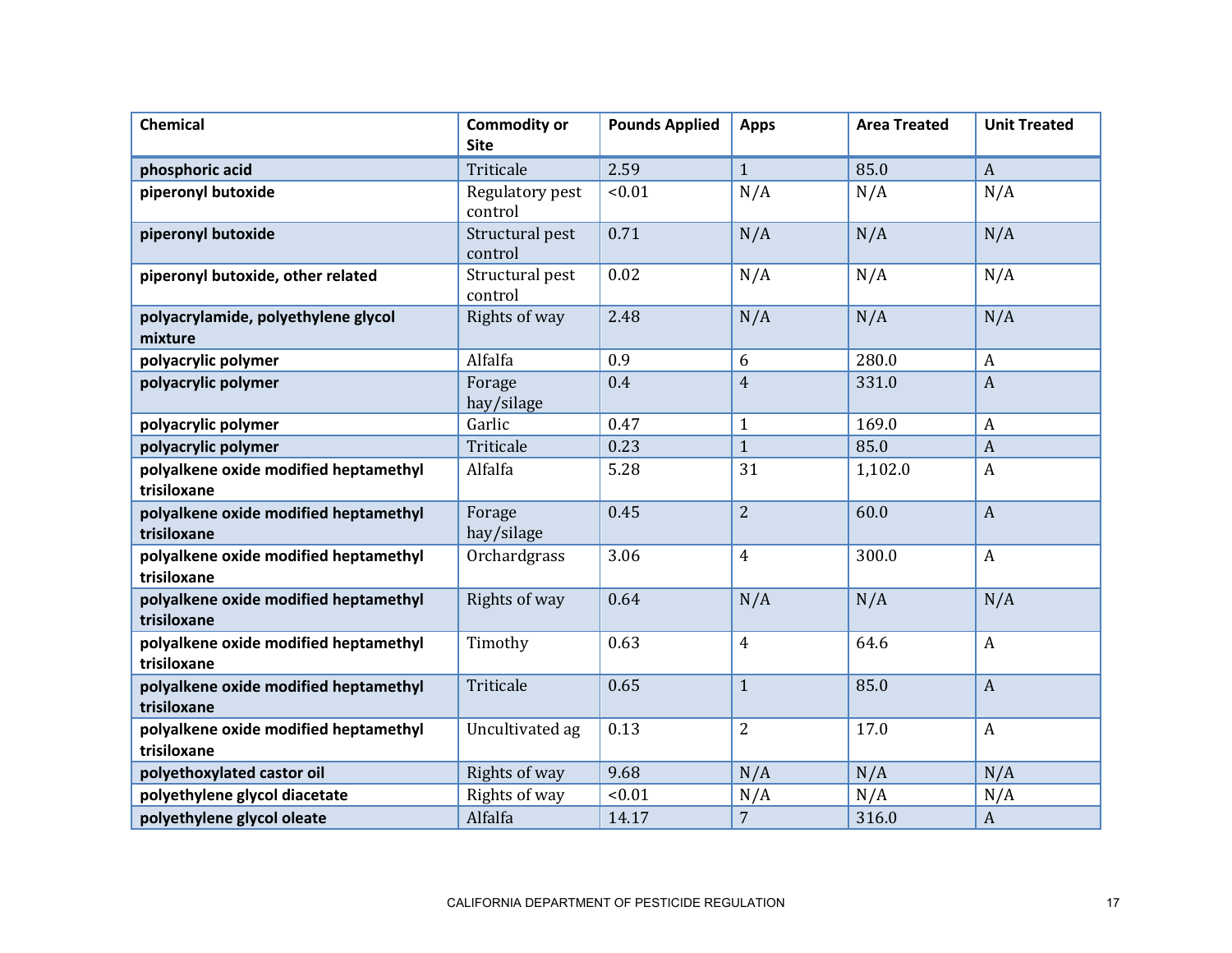| <b>Chemical</b>                          | <b>Commodity or</b><br><b>Site</b> | <b>Pounds Applied</b> | <b>Apps</b>    | <b>Area Treated</b> | <b>Unit Treated</b> |
|------------------------------------------|------------------------------------|-----------------------|----------------|---------------------|---------------------|
| polyethylene glycol stearate             | Rights of way                      | 0.1                   | N/A            | N/A                 | N/A                 |
| polyoxyethylene polyol fatty acid esters | Alfalfa                            | 8.94                  | $\mathbf{1}$   | 110.0               | $\boldsymbol{A}$    |
| poly(oxy-1,2-ethanediyl), alpha-hydro-   | Rights of way                      | 0.99                  | N/A            | N/A                 | N/A                 |
| omega-hydroxy-, mono-c11-14-isoalkyl     |                                    |                       |                |                     |                     |
| ethers, c13-rich, phosphates             |                                    |                       |                |                     |                     |
| polyoxyethylene sorbitan monolaurate     | Alfalfa                            | 11.28                 | $\overline{4}$ | 187.76              | $\boldsymbol{A}$    |
| polyoxyethylene sorbitan monolaurate     | Wheat                              | 133.55                | 5              | 667.68              | $\boldsymbol{A}$    |
| polysorbate 65                           | Alfalfa                            | 7.06                  | $\overline{4}$ | 272.0               | $\boldsymbol{A}$    |
| polysorbate 65                           | Forage<br>hay/silage               | 2.37                  | $\mathbf{1}$   | 85.0                | $\boldsymbol{A}$    |
| polysorbate 65                           | Garlic                             | 4.71                  | $\mathbf{1}$   | 169.0               | $\overline{A}$      |
| polysorbate 65                           | Orchardgrass                       | 1.67                  | $\mathbf{1}$   | 40.0                | $\boldsymbol{A}$    |
| potassium phosphite                      | Strawberry                         | 1,589.81              | 20             | 458.56              | $\boldsymbol{A}$    |
| prallethrin                              | Structural pest<br>control         | 0.08                  | N/A            | N/A                 | N/A                 |
| propionic acid                           | N-grnhs flower                     | 1.51                  | N/A            | 4.0                 | $\boldsymbol{A}$    |
| propionic acid                           | N-outdr flower                     | 0.76                  | N/A            | 2.0                 | $\boldsymbol{A}$    |
| propyzamide                              | Endive<br>(escarole)               | 50.39                 | $\overline{2}$ | 60.43               | $\boldsymbol{A}$    |
| pyraclostrobin                           | Strawberry                         | 11.68                 | $\overline{2}$ | 66.47               | $\mathbf{A}$        |
| pyrethrins                               | Regulatory pest<br>control         | < 0.01                | N/A            | N/A                 | N/A                 |
| pyrethrins                               | Structural pest<br>control         | 0.06                  | N/A            | N/A                 | N/A                 |
| pyriproxyfen                             | Structural pest<br>control         | 0.64                  | N/A            | N/A                 | N/A                 |
| pyroxsulam                               | Wheat                              | 0.58                  | $\overline{4}$ | 73.0                | $\mathbf{A}$        |
| quinclorac                               | Landscape<br>maintenance           | 0.47                  | N/A            | N/A                 | N/A                 |
| quinoxyfen                               | Strawberry                         | 0.18                  | 6              | 10.2                | $\mathbf{A}$        |
| rimsulfuron                              | Rights of way                      | < 0.01                | N/A            | N/A                 | N/A                 |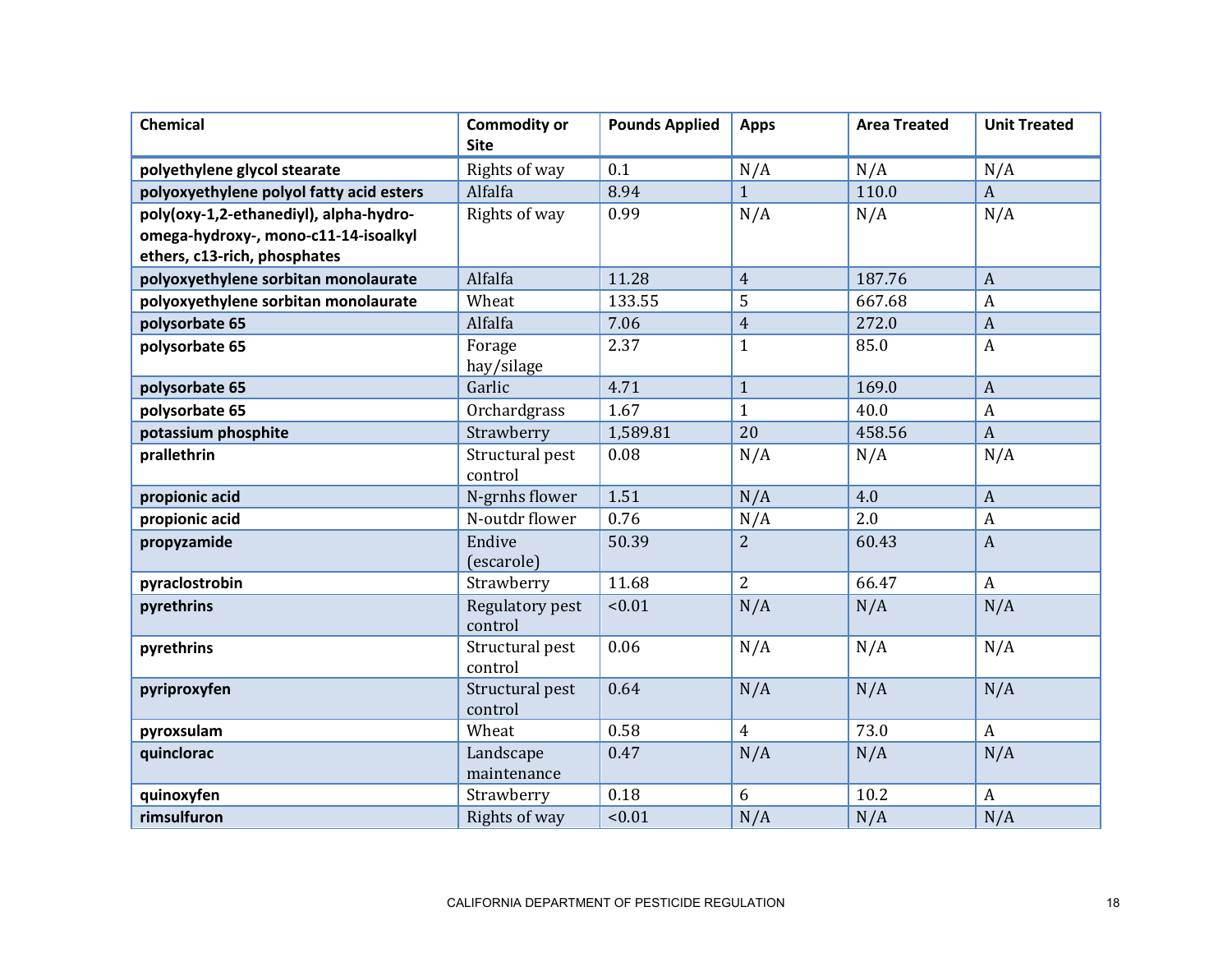| <b>Chemical</b>                                     | <b>Commodity or</b><br><b>Site</b> | <b>Pounds Applied</b> | <b>Apps</b>    | <b>Area Treated</b> | <b>Unit Treated</b> |
|-----------------------------------------------------|------------------------------------|-----------------------|----------------|---------------------|---------------------|
| salicylic and benzoic esters of propylene<br>glycol | Wheat                              | 2.46                  | $\overline{2}$ | 181.0               | $\boldsymbol{A}$    |
| silica aerogel                                      | Structural pest<br>control         | 0.18                  | N/A            | N/A                 | N/A                 |
| silicone defoamer                                   | Wheat                              | 0.02                  | $\overline{2}$ | 181.0               | $\overline{A}$      |
| silica filled polydimethylsiloxane                  | Alfalfa                            | 0.01                  | $\overline{4}$ | 187.76              | $\overline{A}$      |
| silica filled polydimethylsiloxane                  | Wheat                              | 0.08                  | 5              | 667.68              | $\boldsymbol{A}$    |
| sodium cacodylate                                   | Orchardgrass                       | 6.8                   | $\mathbf{1}$   | 60.0                | $\boldsymbol{A}$    |
| sorbitan trioleate                                  | Alfalfa                            | 7.06                  | $\overline{4}$ | 272.0               | $\boldsymbol{A}$    |
| sorbitan trioleate                                  | Forage<br>hay/silage               | 2.37                  | $\mathbf{1}$   | 85.0                | $\overline{A}$      |
| sorbitan trioleate                                  | Garlic                             | 4.71                  | $\mathbf{1}$   | 169.0               | $\overline{A}$      |
| sorbitan trioleate                                  | Orchardgrass                       | 1.67                  | $\mathbf{1}$   | 40.0                | $\overline{A}$      |
| strychnine                                          | Forest,<br>timberland              | 0.52                  | 34             | 1,490.0             | $\mathbf{A}$        |
| sulfaquinoxaline                                    | Structural pest<br>control         | < 0.01                | N/A            | N/A                 | N/A                 |
| sulfentrazone                                       | Landscape<br>maintenance           | 0.04                  | N/A            | N/A                 | N/A                 |
| sulfentrazone                                       | Rights of way                      | 0.22                  | N/A            | N/A                 | N/A                 |
| sulfometuron-methyl                                 | Landscape<br>maintenance           | 3.0                   | N/A            | N/A                 | N/A                 |
| sulfometuron-methyl                                 | Rights of way                      | 55.7                  | N/A            | N/A                 | N/A                 |
| tall oil fatty acids                                | Regulatory pest<br>control         | 11.56                 | N/A            | N/A                 | N/A                 |
| tall oil fatty acids                                | Rights of way                      | 6.7                   | N/A            | N/A                 | N/A                 |
| tall oil fatty acids                                | Strawberry                         | 7.15                  | 10             | 369.48              | $\boldsymbol{A}$    |
| tall oil fatty acids                                | Wheat                              | 0.01                  | $\mathbf{1}$   | 30.0                | $\overline{A}$      |
| tetraconazole                                       | Strawberry                         | 0.01                  | $\overline{2}$ | 5.0                 | $\boldsymbol{A}$    |
| thiamethoxam                                        | Structural pest<br>control         | < 0.01                | N/A            | N/A                 | N/A                 |